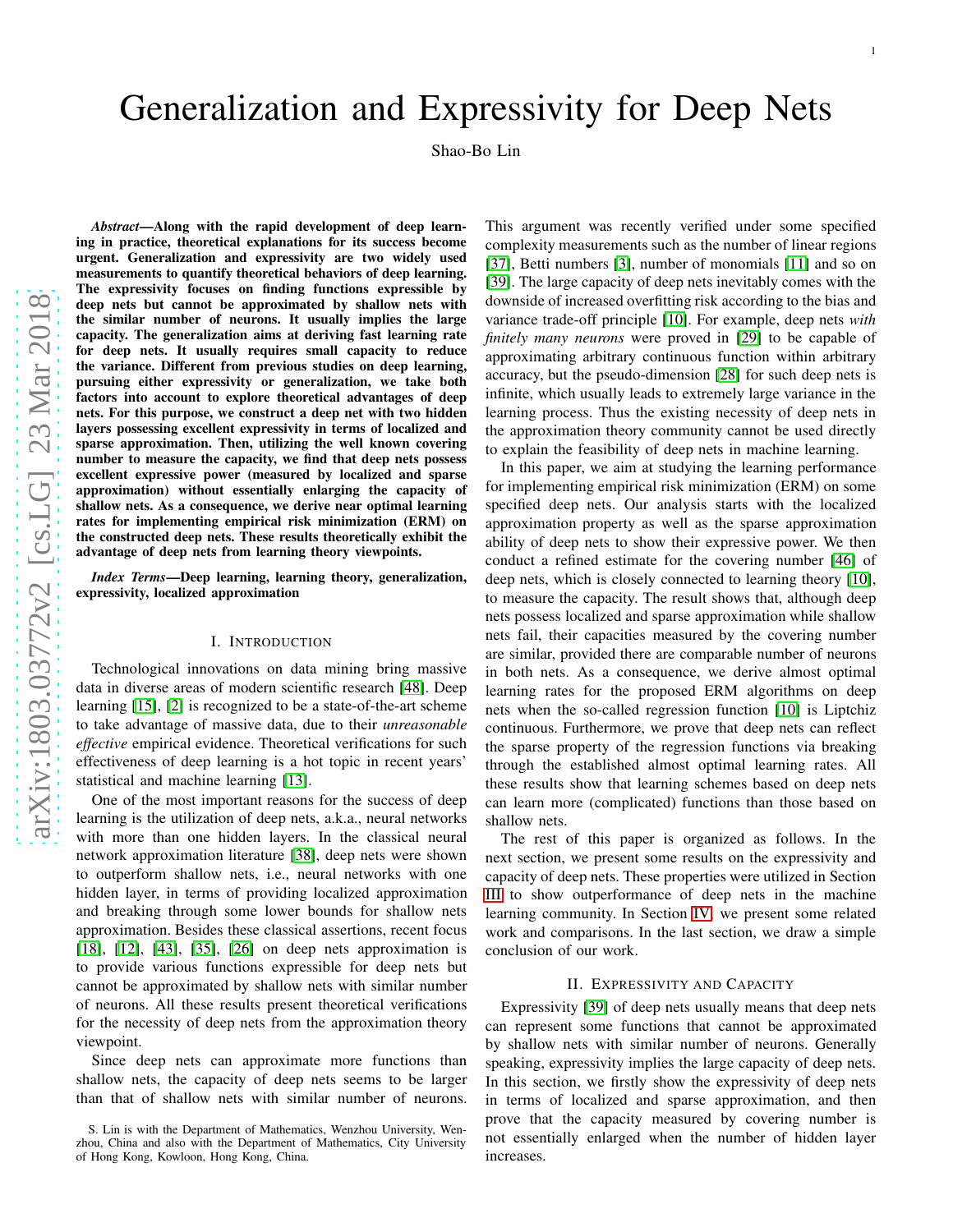

Fig. 1. Localized approximation:realizing the location of inputs

#### *A. Localized approximation for deep nets*

Let

$$
S_{\sigma,n} = \left\{ \sum_{j=1}^{n} c_j \sigma(w_j x + \theta_j) : c_j, \theta_j \in \mathbb{R}, w_j \in \mathbb{R}^d \right\}
$$

be the set of shallow nets with activation function  $\sigma$  and n neurons. Denote by  $D_{\sigma_1, \sigma_2, n_1, n_2}$  the set of deep nets with two hidden layers

$$
g(x) = \sum_{k=1}^{n_2} c_k \sigma_2 \left( \sum_{j=1}^{n_1} c_{k,j} \sigma_1(w_{k,j} x + \theta_{k,j}) + \theta_k \right)
$$

where  $c_k, c_{k,j}, \theta_k, \theta_{k,j} \in \mathbb{R}, w_{k,j} \in \mathbb{R}^d$ . The aim of this subsection is to show the outperformance of  $D_{\sigma_1,\sigma_2,n_1,n_2}$  over  $S_{\sigma,n}$  to verify the necessity of depth in providing localized approximation.

The localized approximation of a neural network [\[7\]](#page-12-2) shows that if the target function is modified only on a small subset of the Euclidean space, then only a few neurons, rather than the entire network, need to be retrained. As shown in Figure 1, a neural network with localized approximation should recognize the location of the input in a small region. Mathematically speaking, localized approximation means that for arbitrary hypercube  $Q \subset \mathcal{X}$  and arbitrary  $n \in \mathbb{N}$ , it is capable of finding a neural network h such that  $\chi_Q = h$ , where X is the input space and  $\chi_Q$  denotes the indicator function of the set  $Q$ , i.e.,  $\chi_Q(x) = 1$  when  $x \in Q$  and  $\chi_Q(x) = 0$  when  $x \notin Q$ .

Let  $d \ge 2$  and  $\sigma_0$  be the heaviside function, i.e.  $\sigma_0(t) = 1$ , when  $t \geq 0$  and  $\sigma_0(t) = 0$  when  $t < 0$ . It can be found in [\[4,](#page-12-3) Theorem 5] (see also [\[7\]](#page-12-2), [\[38\]](#page-13-3)) that  $S_{\sigma_0,n}$  cannot provide localized approximation, implying that functions in  $S_{\sigma_0,n}$  with finite number of neurons cannot catch the position information of the input. However, in the following, we will construct a deep net in  $D_{\sigma_0, \sigma, 2d, 1}$  with some activation function  $\sigma$  and totally  $2d + 1$  neurons to recognize the location of the input.

Let  $\sigma : \mathbb{R} \to \mathbb{R}$  be a sigmoidal function, i.e.,

$$
\lim_{t \to +\infty} \sigma(t) = 1, \quad \lim_{t \to -\infty} \sigma(t) = 0.
$$

Then, for arbitrary  $\varepsilon > 0$ , there exists a  $K_{\varepsilon} := K(\varepsilon, \sigma) > 0$ 

depending only on  $\sigma$  and  $\varepsilon$  such that

<span id="page-1-1"></span>
$$
\begin{cases} |\sigma(t) - 1| < \varepsilon, \quad \text{if } t \ge K_{\varepsilon}, \\ |\sigma(t)| < \varepsilon, \quad \text{if } t \le -K_{\varepsilon}. \end{cases} \tag{1}
$$

Let  $\mathbb{I}^d := [0,1]^d$ . Denote by  $\{A_{n,j}\}_{j \in \mathbb{N}_n^d}$  the cubic partition of  $\mathbb{I}^d$  with centers  $\{\xi_j\}_{j\in\mathbb{N}_n^d}$  and side length  $\frac{1}{n}$ , where we write arbitrary vector  $\mathbf{a} \in \mathbb{R}^{d^*}$  as  $\mathbf{a} = (a^{(1)}, \dots, a^{(d)})^T$  and  $\mathbb{N}_n^d =$  $\{1, 2, \ldots, n\}^d$ . Then, for  $K > 0$  and arbitrary  $\mathbf{j} \in \mathbb{N}_n^d$ , we construct a deep net  $D_{\sigma_0, \sigma, 2d, 1}$  by

<span id="page-1-0"></span>
$$
N_{n,\mathbf{j},K}^{*}(x) := \sigma \left\{ 2K \left[ \sum_{\ell=1}^{d} \sigma_{0} \left[ \frac{1}{2n} + x^{(\ell)} - \xi_{\mathbf{j}}^{(\ell)} \right] \right] + \sum_{\ell=1}^{d} \sigma_{0} \left[ \frac{1}{2n} - x^{(\ell)} + \xi_{\mathbf{j}}^{(\ell)} \right] - 2d + \frac{1}{2} \right] \right\}.
$$
 (2)

In the following proposition proved in Appendix A, we show that deep nets possess totally different property from shallow nets in localized approximation.

<span id="page-1-2"></span>**Proposition 1.** For arbitrary  $\varepsilon > 0$ , if  $N^*_{n, \mathbf{j}, K_{\varepsilon}}$  is defined *by* [\(2\)](#page-1-0) with  $K_{\epsilon}$  *satisfying* [\(1\)](#page-1-1) and σ being a non-decreasing *sigmoidal function, then*

(a) For arbitrary  $x \notin A_{n,j}$ , there holds  $N_{n,j,K_{\varepsilon}}^*(x) < \varepsilon$ . *(b)* For arbitrary  $x \in A_{n,\mathbf{j}}$ , there holds  $1 - N_{n,\mathbf{j},K_{\varepsilon}}^*(x) \leq \varepsilon$ .

If we set  $\varepsilon \to 0$ , Proposition [1](#page-1-2) shows that  $N_{n,j,K_{\varepsilon}}^*$  is an indicator function for  $A_{n,j}$ , and consequently provides localized approximation. Furthermore, as  $n \to \infty$ , it follows from Proposition [1](#page-1-2) that  $N_{n,j,K_{\varepsilon}}^*$  can recognize the location of  $x$  in an arbitrarily small region. In the prominent paper [\[7\]](#page-12-2), the localized approximation property of deep nets with two hidden layers and sigmoidal activation functions was established in a weaker sense. The difference between Proposition [1](#page-1-2) and results in [\[7\]](#page-12-2) is that we adopt the heaviside activation function in the first hidden layer to guarantee the equivalence of  $N^*_{n,j,K_{\varepsilon}}$ and  $\chi_{A_{n,j}}$ . In the second hidden layer, it will be shown in Section II.C that some smoothness assumptions should be imposed on the activation function to derive a tight bound of the covering number. Thus, we do not recommend the use of heaviside activation. In short, we require different activation functions in different hidden layers to show excellent expressivity and small capacity of deep nets.

Compared with shallow nets in  $S_{\sigma_0,n}$ , the constructed deep net  $N^*_{n,j,K}$  introduces a second hidden layer to act as a *judger* to discriminate the location of inputs. Figure 2 below numerically exhibits the localized approximation of  $N_{n,j,K}^*$ with  $n = 4, d = 2, K = 10000, \xi_j$  being the center of the yellow zone in Figure 1 and  $\sigma$  being the logistic function, i.e.,  $\sigma(t) = \frac{1}{1+e^{-t}}$ . As shown in Figure 2, we can construct deep net that control a small region of the input space but is independent of other regions. Thus, if the target function changes only on a small region, then it is sufficient to tune a few neurons, rather than retrain the entire network. Since the locality of the data abound in sparse coding [\[36\]](#page-13-16), statistical physics [\[27\]](#page-13-17) and image processing [\[44\]](#page-13-18), the localized approximation makes deep nets be effective and efficient in the related applications.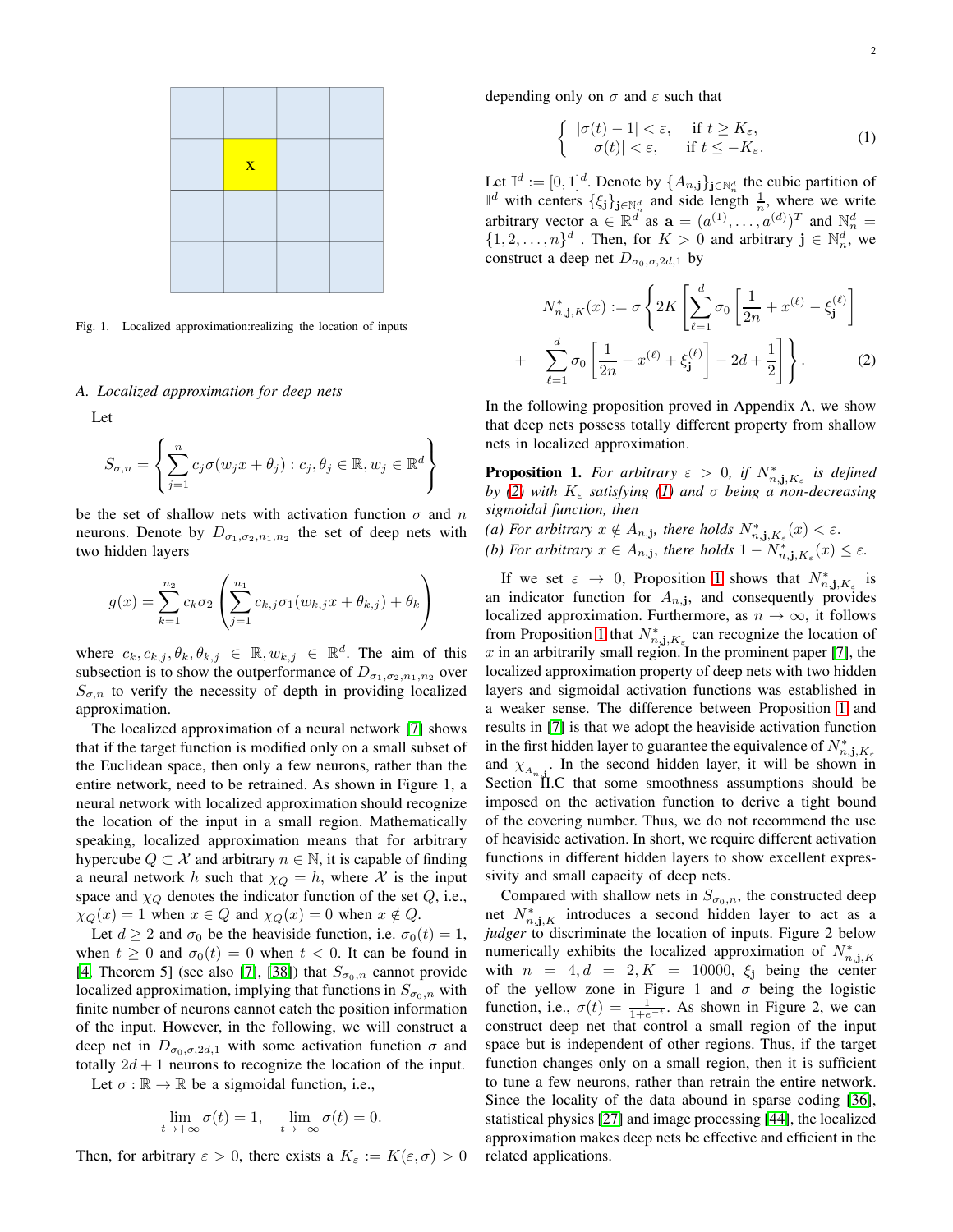

Fig. 2. Localized approximation for the constructed deep net in [\(2\)](#page-1-0)

| Vanished | Vanished | Vanished | f        |
|----------|----------|----------|----------|
| Vanished | f        | Vanished | Vanished |
| Vanished | Vanished | f        | Vanished |
| f        | Vanished | Vanished | Vanished |

Fig. 3. Sparseness in the spacial domain: an example of 4-sparse in 16 partitions function

## *B. Sparse approximation for deep nets*

The localized approximation property of deep nets shows their power to recognize functions defined on small regions. A direct consequence is that deep nets can reflect the sparse property of the target functions in the spacial domain. In this part, based on the localized approximation property established in Proposition [1,](#page-1-2) we focus on developing a deep net with sparse approximation property in the spacial domain.

Sparseness in the spacial domain means that the response of some actions happens only on several small regions in the input space, just as sparse coding [\[36\]](#page-13-16) purports to show. As shown in Figure 3, sparseness studied in this paper means the response (or function) vanishes in a large number of regions and requires neural networks to recognize where the response does not vanish.

Mathematically speaking, denote by  $\{B_{N,\mathbf{k}}\}_{\mathbf{k}\in\mathbb{N}_{N}^{d}}$  the cubic partitions of  $\mathbb{I}^d$  with center  $\zeta_k$  and side length  $\frac{1}{N}$ . For  $s \in \mathbb{N}$ with  $s \leq N^d$ , define

$$
\Lambda_s := \left\{ \mathbf{k}_{\ell} : \mathbf{k}_{\ell} \in \mathbb{N}_N^d, 1 \le \ell \le s \right\}
$$
 (3)

and

$$
S := \cup_{\mathbf{k} \in \Lambda_s} B_{N, \mathbf{k}}.\tag{4}
$$

It is easy to see that  $S$  contains arbitrary regions consisting at most s sub-cubes (such as the yellow zones in Figure 3 with  $s = 4$ ). We then say S is a sparse subset of  $\mathbb{I}^d$  of sparseness s. For some function f defined on  $\mathbb{I}^d$ , if the support of f is S, we then say that f is s-sparse in  $N^d$  partitions.

As discussed above, the sparseness depends on the localized approximation property. We thus can construct a deep net to embody the spareness by the help of the constructed deep net in [\(2\)](#page-1-0). For arbitrary  $\varepsilon > 0$  and  $\eta := {\eta_j}_{j \in \mathbb{N}_n^d}$  with  $\eta_j \in A_{n,j}$ , define

<span id="page-2-2"></span>
$$
N_{n,\eta,K_{\varepsilon}}(x) := \sum_{\mathbf{j}\in\mathbb{N}_n^d} f(\eta_{\mathbf{j}}) N_{n,\mathbf{j},K_{\varepsilon}}^*(x),\tag{5}
$$

where  $\{A_{n,j}\}_{j\in\mathbb{N}_n^d}$  is the cubic partition defined in the previous subsection. Obviously, we have  $N_{n,\eta,K_{\varepsilon}} \in D_{\sigma_0,\sigma,2d,n^d}$  which possesses  $n^d(2d+1)$  neurons. In the following Proposition [2,](#page-2-0) we will show that  $N_{n,\eta,K_{\varepsilon}}$  can embody the sparseness of the target function by exhibiting a fast approximation rate which breaks through the bottleneck of shallow nets.

For this purpose, we should at first introduce some a-priori information on the target function. We say a function  $f : \mathbb{I}^d \to$  $\mathbb R$  is  $(r, c_0)$ -Lipschitz if f satisfies

<span id="page-2-1"></span>
$$
|f(x) - f(x')| \le c_0 \|x - x'\|^r, \qquad \forall \ x, x' \in \mathbb{I}^d, \quad (6)
$$

where  $r, c_0 > 0$  and ||x|| denotes the Euclidean norm of x. Denote by  $Lip^{(r,c_0)}$  the family of  $(r, c_0)$ -Lipschitz functions satisfying [\(6\)](#page-2-1). The Lipschitz property describes the smoothness information of  $f$  and has been adopted in vast literature [\[7\]](#page-12-2), [\[28\]](#page-13-14), [\[38\]](#page-13-3), [\[22\]](#page-13-19), [\[9\]](#page-12-4) to quantify the approximation ability of neural networks. Denote by  $Lip^{(N,s,r,c_0)}$  the set of all  $f \in$  $Lip^{(r,c_0)}$  which is s-sparse in  $N<sup>d</sup>$  partitions. It is easy to check that  $Lip^{(N,s,r,c_0)}$  quantifies both smoothness information and sparseness in the spacial domain of the target function.

Then, we introduce the support set of  $N_{n,\eta,K_{\varepsilon}}$ . Note that the number of neurons of  $N_{n,\eta,K_{\varepsilon}}$  controls the side length of the cubic partition  $\{A_{n,j}\}_{j\in\mathbb{N}_n^d}$ , while f is supported on s cubes in  ${B_{N,\mathbf{k}}}_{\mathbf{k}\in\mathbb{N}_{N}^{d}}$ . Since  ${B_{N,\mathbf{k}}}_{\mathbf{k}\in\mathbb{N}_{N}^{d}}$  is fixed, we need to tune *n* such that the constructed deep net  $N_{n,\eta,K_{\varepsilon}}$  can recognize each  $B_{N,k}$  with  $k \in \mathbb{N}_N^d$ . Under this circumstance, we take  $n \geq 4N$  and for each  $\mathbf{k} \in \mathbb{N}_N^d$ , define

$$
\overline{\Lambda_{\mathbf{k}}} := \{ \mathbf{j} \in \mathbb{N}_n^d : A_{n, \mathbf{j}} \cap B_{N, \mathbf{k}} \neq \varnothing \}. \tag{7}
$$

The set  $\bigcup_{\mathbf{k}\in\Lambda_s}\Lambda_{\mathbf{k}}$  corresponds to the family of cubes  $A_{n,\mathbf{j}}$ where f is not vanished. Since each  $A_{n,j}$  can be recognized by  $2d+1$  neuron of  $N_{n,\eta,K_{\varepsilon}}$  as given in Proposition [1,](#page-1-2)  $\bigcup_{\mathbf{k}\in\Lambda_{s}}\Lambda_{\mathbf{k}}$ actually describes the support of  $N_{n,\eta,K_{\varepsilon}}$ . With these helps, we exhibit in the following proposition that  $N_{n,\eta,K_{\varepsilon}}$  possesses the spare approximation ability, whose proof will be presented in Appendix A.

<span id="page-2-0"></span>**Proposition 2.** Let  $\varepsilon > 0$  and  $N_{n,\eta,K_{\varepsilon}}$  be defined by [\(5\)](#page-2-2). If  $f \in Lip^{(N,s,r,c_0)}$  *with*  $N, s \in \mathbb{N}, 0 < r \le 1$  *and*  $c_0 > 0$ *,*  $K_{\varepsilon}$  *satisfies* [\(1\)](#page-1-1),  $\sigma$  *is a non-decreasing sigmoidal function and*  $\eta = \{\eta_j\}_{j\in\mathbb{N}_n^d}$  with  $\eta_j \in A_{n,j}$ , then for arbitrary  $x \in \mathbb{I}^d$ , there *holds*

<span id="page-2-3"></span>
$$
|f(x) - N_{n, \eta, K_{\varepsilon}}(x)| \le 2^{r/2} c_0 n^{-r} + ||f||_{L^{\infty}(\mathbb{I}^d)} n^d \varepsilon.
$$
 (8)

*Furthermore, if*  $n \geq 4N$ *, we have* 

<span id="page-2-4"></span>
$$
|N_{n,\eta,K_{\varepsilon}}(x)| \le \|f\|_{L^{\infty}(\mathbb{I}^d)} n^d \varepsilon, \qquad \forall \ x \in \mathbb{I}^d \setminus \bigcup_{\mathbf{k} \in \Lambda_s} \overline{\Lambda_{\mathbf{k}}}.\tag{9}
$$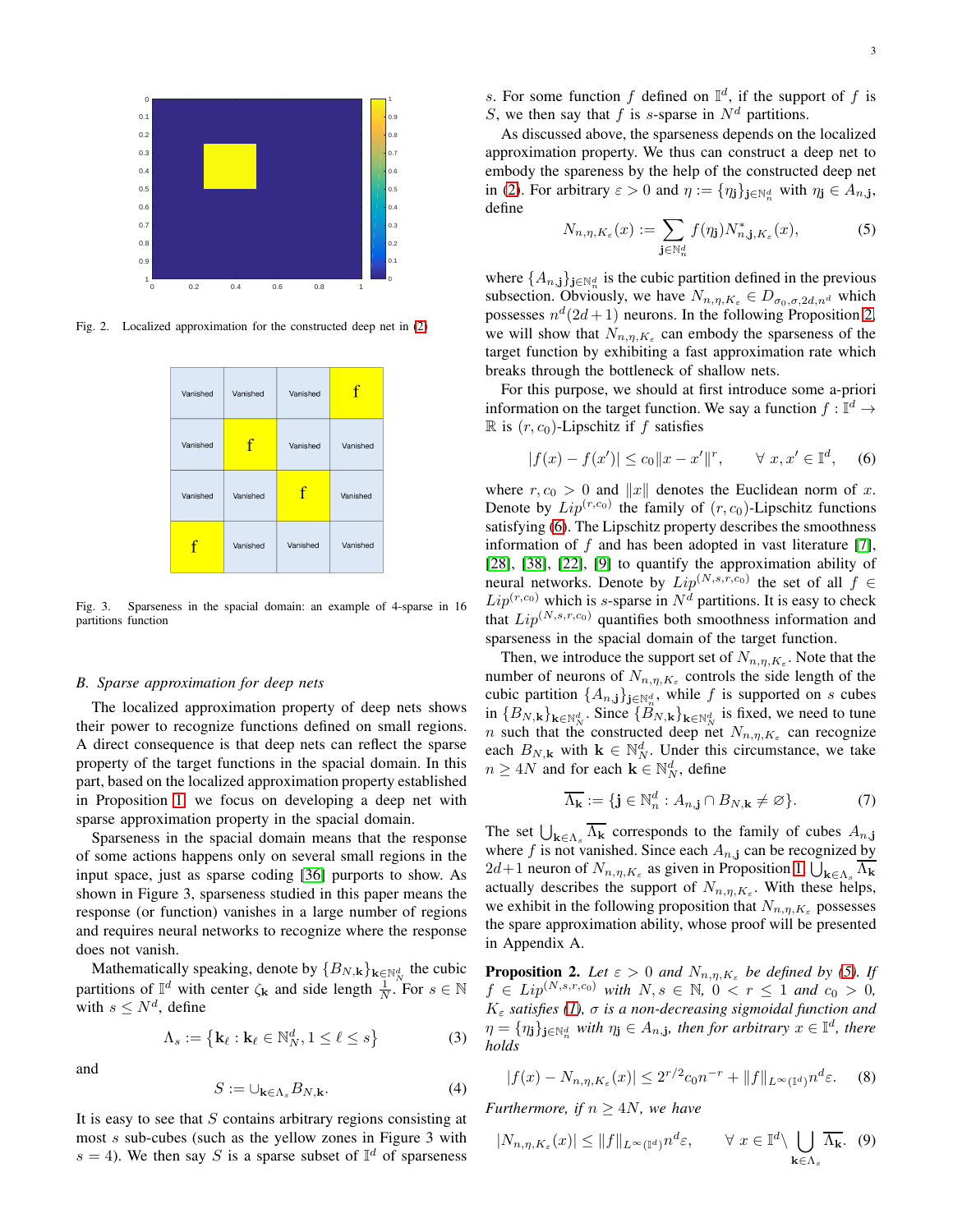It can be derived from [\(8\)](#page-2-3) with  $S = \mathbb{I}^d$  and  $\varepsilon \leq n^{-d-r}$ that the deep net constructed in [\(5\)](#page-2-2) satisfies the well known Jackson-type inequality [\[22\]](#page-13-19) for multivariate functions. This property shows that in approximating Lipschitz functions, deep nets perform at least not worse than shallow nets [\[38\]](#page-13-3). If additional sparseness information is presented, i.e.  $f \in$  $Lip^{(N,s,r,c_0)}$  with  $s \le N^d$ , by setting  $\varepsilon \to 0$ , [\(9\)](#page-2-4) illustrates that for every  $x \in \mathbb{I}^d \setminus \bigcup_{\mathbf{k} \in \Lambda_s} \overline{\Lambda_{\mathbf{k}}},$ 

$$
N_{n,\eta,K_{\varepsilon}}(x)\to 0,
$$

implying the sparseness of  $N_{n,\eta,K_{\varepsilon}}$  in the spacial domain. It should be highlighted that for each  $k \in \Lambda_s$  the cardinality of  $\overline{\Lambda_{\mathbf{k}}}$ , denoted by  $|\overline{\Lambda_{\mathbf{k}}}|\$ , satisfies

<span id="page-3-5"></span>
$$
|\overline{\Lambda_{\mathbf{k}}}| \le \left(\frac{n}{N} + 2\right)^d \le \frac{2^d n^d}{N^d}, \qquad \forall n \ge 4N. \tag{10}
$$

Therefore, there are at least

$$
(2d+1)n^d - (2d+1)\frac{s2^dn^d}{N^d} = (2d+1)n^d \frac{N^d - 2^ds}{N^d}
$$

neurons satisfying  $(9)$ , which is large when s is small with respect to  $N<sup>d</sup>$ . The aforementioned sparse approximation ability reduces the complexity of deep nets in approximating sparse functions, which makes deep-net-based learning breaks though some limitations of shallow-net-based learning, as shown in Section [III.](#page-4-0)

# *C. Covering number of deep nets*

Proposition [1](#page-1-2) and Proposition [2](#page-2-0) show the expressive power of deep nets. In this subsection, we exhibit that the capacity of deep nets, measured by the well known covering number, is similar as that of shallow nets, implying that deep nets can approximate more functions than shallow nets but do not bring additional costs.

Let  $B$  be a Banach space and  $V$  be a compact set in  $B$ . Denote by  $\mathcal{N}(\varepsilon, V, B)$  the covering number [\[46\]](#page-13-15) of V under the metric of B, which is the number of elements in least  $\varepsilon$ -net of V. If  $B = C(\mathbb{I}^d)$ , the space of continuous functions, we denote  $\mathcal{N}(\varepsilon, V) := \mathcal{N}(\varepsilon, V, C(\mathbb{I}^d))$  for brevity. The estimate of covering number of shallow nets is a classical research topic in approximation and learning theory [\[32\]](#page-13-20), [\[17\]](#page-13-21), [\[14\]](#page-13-22), [\[30\]](#page-13-23), [\[31\]](#page-13-24). Our purpose is to present a refined estimate for the covering number of deep nets to show whether there are additional costs required by deep nets to embody the localized and sparse approximation.

To this end, we focus on a special subset of  $D_{\sigma_1,\sigma_2,n_1,n_2}$ which consists the deep nets satisfying Propositions [1](#page-1-2) and [2.](#page-2-0) Let  $g$  be a deep net with two hidden layers defined by

$$
g(x) = \sum_{j=1}^{n^d} c_j \sigma \left( \sum_{\ell=1}^d \alpha_{j,\ell} \sigma_0 \left( x^{(\ell)} + \beta_{j,\ell} \right) + \sum_{\ell=1}^d \alpha'_{j,\ell} \sigma_0 \left( x^{(\ell)} + \gamma_{j,\ell} \right) + b_j \right),
$$

where  $c_j, b_j, \alpha_{j,\ell}, \beta_{j,\ell}, \gamma_{j,\ell} \in \mathbb{R}$ . Define  $\Phi_{n,2d}$  be the family of such deep nets whose parameters are bounded, i.e.,

<span id="page-3-1"></span>
$$
\Phi_{n,2d} := \{ g : |c_j| \leq C_n, |b_j| \leq \mathcal{B}_n, |\alpha_{j,\ell}|, |\alpha'_{j,\ell}| \leq \Xi_n, \beta_{j,\ell}, \gamma_{j,\ell} \in \mathbb{R} \},
$$
(11)



Fig. 4. Four widely used activation functions: (a) logistic function; (b) hyperbolic tangent function; (c) arctan sigmoidal function; (d) Gompertz function

where  $\mathcal{B}_n, \mathcal{C}_n$  and  $\Xi_n$ , are positive numbers. We can see  $N_{n,\eta,K_{\varepsilon}} \in \Phi_{n,2d} \subset D_{\sigma_0,\sigma,2d,n^d}$  for sufficient large  $\mathcal{B}_n,\mathcal{C}_n$ and  $\Xi_n$ . To present the covering number of  $\Phi_{n,2d}$ , we need the following smoothness assumption on  $\sigma$ .

<span id="page-3-0"></span>Assumption 1. σ *is a non-decreasing sigmoidal function satisfying*

<span id="page-3-4"></span>
$$
|\sigma(t) - \sigma(t')| \le C_{\sigma}|t - t'|.
$$
 (12)

Assumption [1](#page-3-0) has already been adopted in [\[17,](#page-13-21) Theorem 5.1] and [\[32,](#page-13-20) Lemma 2] to quantify the covering number of some shallow nets. It should be mentioned that there are numerous functions satisfying Assumption [1,](#page-3-0) including the widely used functions presented in Figure 4. With these helps, we present a tight estimate for the covering number of  $\Phi_{n,2d}$ in the following proposition, whose proof will be given in Appendix B.

<span id="page-3-2"></span>**Proposition 3.** Let  $\Phi_{n,2d}$  be defined by [\(11\)](#page-3-1). Under Assump*tion [1,](#page-3-0) there holds*

$$
\log \mathcal{N}(\varepsilon, \Phi_{n,2d}) \le 4dn^d \log \log \frac{3e(2d+1)\mathcal{C}_n C_\sigma n^d \Xi_n}{\varepsilon}
$$

$$
n^d \log \frac{4\mathcal{B}_n (24e^2)^{2d} (2d+1)^{6d} \mathcal{C}_n^{6d+2} \Xi_n^{6d} C_\sigma^{6d+1} n^{6d^2+2d}}{\varepsilon^{6d+2}}.
$$

In [\[32\]](#page-13-20), [\[17\]](#page-13-21), a bound of the covering number for the set

 $+$ 

$$
\mathcal{F} := \{ f = \sigma(wx + b) : w \in \mathbb{R}^d, b \in \mathbb{R}, ||f||_* \le 1 \}
$$

with  $\|\cdot\|_*$  denoting some norm including the uniform norm and  $\sigma$  satisfying Assumption [1](#page-3-0) was derived. It is obvious that  $\mathcal F$  is a shallow net of only one neurons. Based on this interesting result, [\[14,](#page-13-22) Chap.16] and [\[31\]](#page-13-24) presented a tight estimate for  $\mathcal{N}(\varepsilon,S^*_{\sigma,n})$  as

<span id="page-3-3"></span>
$$
\mathcal{N}(\varepsilon, S_{\sigma,n}^*) = \mathcal{O}\left(n^d \log \frac{\Gamma_n}{\varepsilon}\right),\tag{13}
$$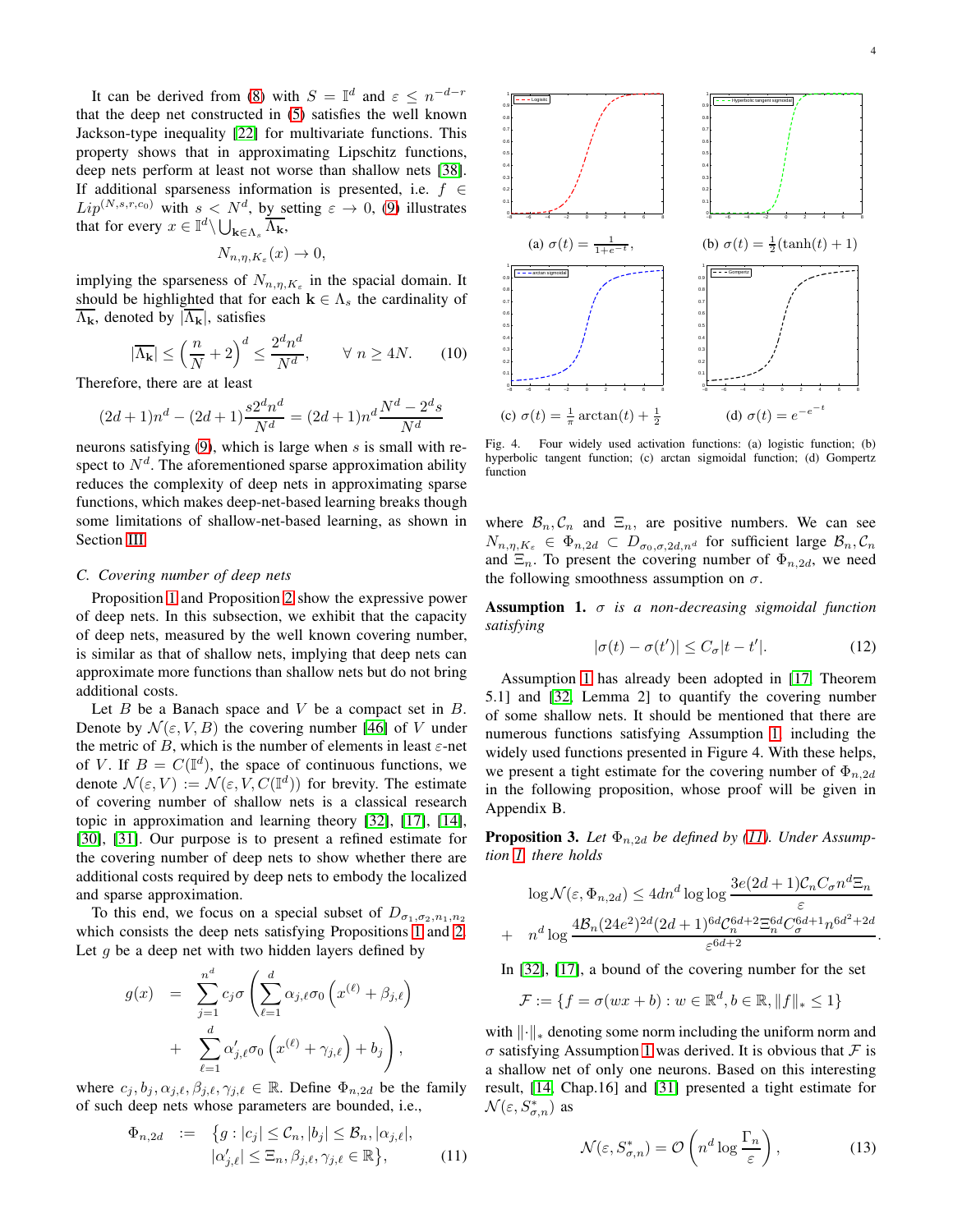where

$$
S_{\sigma,n}^* := \left\{ f = \sum_{j=1}^n c_j \sigma(w_j x + \theta_j) : |c_j| \le \Gamma_n, w_j, \theta_j \in \mathbb{R} \right\}
$$

and  $\Gamma_n > 0$  and  $\sigma$  satisfies [\(1\)](#page-3-0). Here, we should highlight that the bounded assumption  $|c_j| \leq \Gamma_n$  for the outer weights are necessary, without which the capacity should be infinity according to theory of [\[29\]](#page-13-13), [\[31\]](#page-13-24).

If  $\mathcal{B}_n$ ,  $\mathcal{C}_n$ ,  $\Xi_n$  and  $\Gamma_n$  are not very large, i.e., do not grow exponentially with respect to  $n$ , then it follows from Proposition [3](#page-3-2) that

$$
\log \mathcal{N}(\varepsilon, \Phi_{n, 2d}) = \mathcal{O}\left(n^d \log \frac{n}{\varepsilon}\right),\tag{14}
$$

which is the same as [\(13\)](#page-3-3). Comparing  $\Phi_{n,2d}$  with  $S^*_{\sigma,n}$ , we find that adding a layer with bounded parameters does not enlarge the covering number. Thus, Proposition [3](#page-3-2) together with Proposition [1](#page-1-2) yields that deep nets can approximate more functions than shallow nets without increasing the covering number of shallow nets. Proposition [3](#page-3-2) and Proposition [2](#page-2-0) show that deep nets can approximate sparse function better than shallow nets within the same price.

# III. LEARNING RATE ANALYSIS

<span id="page-4-0"></span>In this section, we present the ERM algorithm on deep nets and provide its near optimal learning rates in learning Lipschitz functions and sparse functions in the framework of learning theory [\[10\]](#page-13-12).

#### *A. Algorithm and assumptions*

In learning theory [\[10\]](#page-13-12), samples  $D_m = (x_i, y_i)_{i=1}^m$  are assumed to be drawn independently according to  $\rho$ , a Borel probability measure on  $\mathcal{Z} = \mathcal{X} \times \mathcal{Y}$  with  $\mathcal{X} = \mathbb{I}^d$  and  $\mathcal{Y} \subseteq [-M, M]$  for some  $M > 0$ . The primary objective is the regression function defined by

$$
f_{\rho}(x) = \int_{\mathcal{Y}} y d\rho(y|x), \qquad x \in \mathcal{X}
$$

which minimizes the generalization error

$$
\mathcal{E}(f) := \int_{\mathcal{Z}} (f(x) - y)^2 d\rho,
$$

where  $\rho(y|x)$  denotes the conditional distribution at x induced by  $\rho$ . Let  $\rho_X$  be the marginal distribution of  $\rho$  on X and  $(L_{\rho_X}^2, \|\cdot\|_{\rho})$  be the Hilbert space of  $\rho_X$  square integrable functions on X. Then for arbitrary  $f \in L^2_{\rho_X}$ , there holds [\[10\]](#page-13-12)

<span id="page-4-8"></span>
$$
\mathcal{E}(f) - \mathcal{E}(f_{\rho}) = ||f - f_{\rho}||_{\rho}^2.
$$
 (15)

We devote to deriving learning rate for the following ERM algorithm

<span id="page-4-5"></span>
$$
f_{D,n} := \arg\min_{f \in \Phi_{n,2d}} \frac{1}{m} \sum_{i=1}^{m} [f(x_i) - y_i]^2,
$$
 (16)

where  $\Phi_{n,2d}$  is the set of deep nets defined by [\(11\)](#page-3-1). Before presenting the main results, we should introduce some assumptions.

# <span id="page-4-1"></span>**Assumption 2.** We assume  $f_{\rho} \in Lip^{(r,c_0)}$ .

Assumption [2](#page-4-1) is the r-Lipschitz continuous condition for the regression function, which is standard in learning theory [\[14\]](#page-13-22), [\[16\]](#page-13-25), [\[30\]](#page-13-23), [\[10\]](#page-13-12), [\[23\]](#page-13-26), [\[26\]](#page-13-8). To show the advantage of deep nets learning, we should add the sparseness assumption on  $f_{\rho}$ .

# <span id="page-4-2"></span>**Assumption 3.** We assume  $f_{\rho} \in Lip^{(N,s,r,c_0)}$ .

Assumption [3](#page-4-2) shows that  $f_\rho$  is s-sparse in  $N^d$  partitions. The additional sparseness assumption is natural in applications like image processing [\[44\]](#page-13-18) and computer vision [\[6\]](#page-12-5).

<span id="page-4-3"></span>**Assumption 4.** *There exists some constant*  $c_1 > 0$  *such that*  $||f||_{\rho} \leq c_1 ||f||_{L^2(\mathbb{I}^d)}.$ 

Assumption [4](#page-4-3) concerns the distortion of the marginal distribution  $\rho_X$ . It has been utilized in [\[47\]](#page-13-27) and [\[42\]](#page-13-28) to quantify the learning rates of support vector machines and kernel lasso. It is obvious that this assumption holds for the uniform distribution. If  $f_{\rho}$  is supported on S but  $\rho_X$  is supported on  $\mathbb{I}^d\backslash S$ , it is impossible to derive a satisfactory learning rate. Thus, Assumption [4](#page-4-3) is important and necessary to show the sparseness of  $f_{\rho}$  in the spacial domain. Let M be the class of all Borel measures  $\rho$  on  $Z$  satisfying Assumption [2.](#page-4-1) Let  $\mathbf{G}_m$ be the set of all estimators derived from the samples  $D_m$ . Define

$$
e_m(\Theta) := \inf_{f_D \in \mathbf{G}_m} \sup_{\rho \in \Theta} \mathbf{E} \left\{ \|f_\rho - f_D\|_{\rho}^2 \right\}.
$$

Then it can be found in [\[14,](#page-13-22) Theorem 3.2] that

<span id="page-4-7"></span>
$$
e_m(\mathcal{M}) \ge \tilde{C}m^{-\frac{2r}{2r+d}}, \ m = 1, 2, \dots,
$$
 (17)

<span id="page-4-4"></span>where  $\tilde{C}$  is a constant depending only on  $c_0$ ,  $c_1$ ,  $M$ ,  $r$  and  $d$ . **Assumption 5.** Let  $\Xi_n \geq 2L$ ,  $\mathcal{B}_n \geq 2d$  and  $\mathcal{C}_n \geq M$ , where L *satisfies*

<span id="page-4-6"></span>
$$
\begin{cases} |\sigma(t) - 1| < n^{-r - d} \left(\frac{s}{N^d}\right)^{\frac{1}{2}}, & \text{if } t \ge L, \\ |\sigma(t)| < n^{-r - d} \left(\frac{s}{N^d}\right)^{\frac{1}{2}}, & \text{if } t \le -L. \end{cases} \tag{18}
$$

It is obvious that L depends only on  $\sigma$ , s, N and n. Assumption [5](#page-4-4) is technical and describes the capacity of  $\Phi_{n,2d}$ . It guarantees that the space  $\Phi_{n,2d}$  is large enough to contain  $N_{n,j,L}^*$ . Furthermore, the solvability of [\(16\)](#page-4-5) depends heavily on the concrete values  $\mathcal{B}_n$ ,  $\mathcal{C}_n$  and  $\Xi_n$  [\[14\]](#page-13-22).

# *B. Learning rate analysis*

Since  $|y| \leq M$  almost everywhere, we have  $|f_{\rho}(x)| \leq M$ . It is natural for us to project an output function  $f: \mathcal{X} \to \mathbb{R}$ onto the interval  $[-M, M]$  by the projection operator

$$
\pi_M f(x) := \begin{cases} f(x), & \text{if } -M \le f(x) \le M, \\ M, & \text{if } f(x) > M, \\ -M, & \text{if } f(x) < -M. \end{cases}
$$

Thus, the estimate we studied in this paper is  $\pi_M f_{D,n}$ .

The main results of this paper are the following two learning rate estimates. In the first one, we present the learning rate for algorithm [\(16\)](#page-4-5) when the smoothness information of the regression function is given.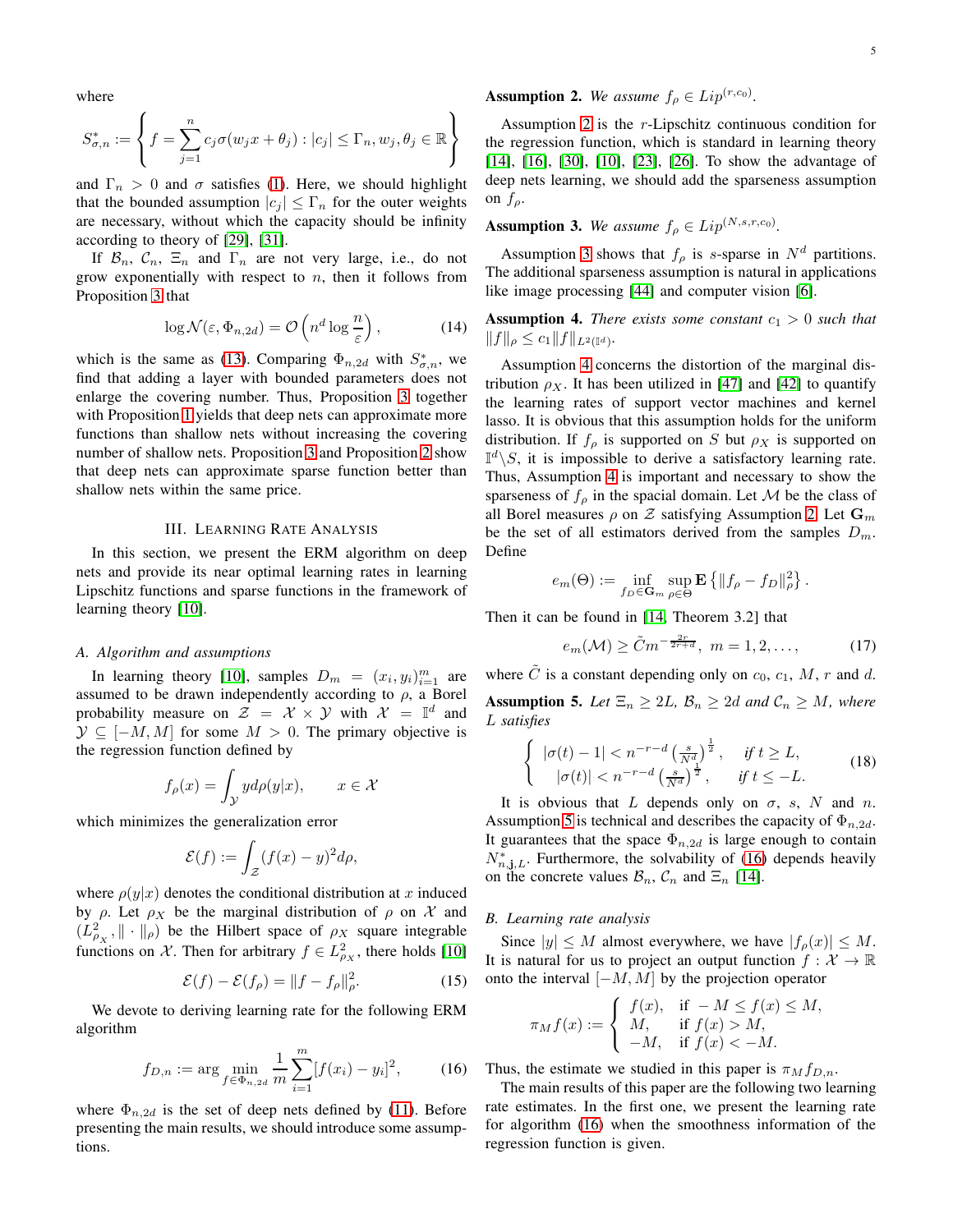<span id="page-5-1"></span>**Theorem 1.** Let  $0 < \delta < 1$  and  $f_{D,n}$  be defined by [\(16\)](#page-4-5). *Under Assumptions [1,](#page-3-0) [2](#page-4-1) and [5,](#page-4-4) if*  $n = \left\lfloor m^{\frac{d}{2s+d}} \right\rfloor$ *, then with confidence at least* 1 − δ*, there holds*

<span id="page-5-4"></span>
$$
\mathcal{E}(\pi_M f_{D,n}) - \mathcal{E}(f_{\rho}) \le C m^{\frac{-2r}{2r+d}} \log \left( \mathcal{B}_n \mathcal{C}_n \Xi_n m \right) \log \frac{2}{\delta}, \tag{19}
$$

*where* C *is a constant independent of* δ*,* n *or* m*.*

From Theorem [1,](#page-5-1) we can derive the following corollary, which states the near optimality of the derived learning rate for  $\pi_M f_{D,n}$ .

<span id="page-5-2"></span>**Corollary 1.** *Under Assumptions [1,](#page-3-0) [2](#page-4-1) and [5,](#page-4-4) if*  $n = \left\lfloor m^{\frac{d}{2r+d}} \right\rfloor$ , *then*

$$
\tilde{C}m^{-\frac{2r}{2r+d}} \leq \max_{f_{\rho} \in Lip^{(r,C_0)}} \mathbf{E}\left[\mathcal{E}(\pi_M f_{D,n}) - \mathcal{E}(f_{\rho})\right]
$$
  

$$
\leq (2 + \log 2)Cm^{-\frac{2r}{2r+d}} \log(\mathcal{B}_n \mathcal{C}_n \Xi_n m).
$$

The proofs of Theorem [1](#page-5-1) and Corollary [1](#page-5-2) will be postponed to Appendix C. It is shown in Theorem [1](#page-5-1) and Corollary [1](#page-5-2) that implementing ERM on  $\Phi_{n,2d}$  can reach the near optimal learning rates (up to a logarithmic factor) provided  $\Xi_n$ ,  $\mathcal{C}_n$ and  $\mathcal{B}_n$  are not very large. In fact, neglecting the solvability of algorithm [\(16\)](#page-4-5), we can set  $\mathcal{B}_n = 2d$ ,  $\mathcal{C}_n = M$  and  $\Xi_n = 2L$ . Due to [\(18\)](#page-4-6), the concrete value of L depends on  $\sigma$ . Taking the logistic function for example, we can set  $L = (r+d) \log(nN^d/s)$ . Theorem [1](#page-5-2) and Corollary 1 yield that for some easy learning task (exploring only the smoothness information of  $f_{\rho}$ ), deep nets perform at least not worse than shallow nets and can reach the almost optimal learning rates for all learning schemes.

In the following theorem, we show that for some difficult learning task (exploring sparseness and smoothness information of  $f_{\rho}$ ), deep nets learning can break through the bottleneck of shallow nets learning via establishing a learning rate much faster than  $(17)$ .

<span id="page-5-3"></span>**Theorem 2.** Let  $0 < \delta < 1$  and  $f_{D,n}$  be defined by [\(16\)](#page-4-5). *Under Assumptions [1,](#page-3-0) [3,](#page-4-2) [4](#page-4-3) and [5,](#page-4-4) if*  $n = \left| \left( \frac{ms}{N^d} \right)^{\frac{d}{2r+d}} \right|$  and  $m \geq \frac{4^{2r+d} N^{2r+2d}}{s}$ , then with confidence at least  $1-\delta$ , there *holds*

$$
\mathcal{E}(\pi_M f_{D,n}) - \mathcal{E}(f_{\rho})
$$
\n
$$
\leq C'm^{-\frac{2r}{2r+d}} \log \left(\mathcal{B}_n \mathcal{C}_n \Xi_n m\right) \left(\frac{s}{N^d}\right)^{\frac{d}{2r+d}} \log \frac{2}{\delta}, (20)
$$

where  $C'$  is a constant independent of  $N$ ,  $s$ ,  $\delta$ ,  $n$  or  $m$ .

Similarly, we can obtain the following corollary, which exhibits the derived learning rate in expectation.

<span id="page-5-5"></span>**Corollary 2.** Under Assumptions 1, 3, 4 and 5, if 
$$
n = \left[ \left( \frac{ms}{N^d} \right)^{\frac{4}{2s+d}} \right]
$$
 and  $m \ge \frac{4^{2r+d} N^{2r+2d}}{s}$ , then  
\n
$$
\mathbf{E} \left[ \mathcal{E}(\pi_M f_{D,n}) - \mathcal{E}(f_{\rho}) \right]
$$
\n
$$
\leq (2 + \log 2) C' m^{\frac{-2r}{2r+d}} \log(\mathcal{B}_n C_n \Xi_n m) \left( \frac{s}{N^d} \right)^{\frac{d}{2r+d}}.
$$

Theorem [2](#page-5-3) and Corollary [2,](#page-5-3) whose proofs will be given in Appendix C, show that if the additional sparseness information is imposed, then ERM based on deep nets can break through the optimal learning rates in [\(17\)](#page-4-7) for shallow nets. To be detailed, if  $f_\rho$  is 1-sparse in  $m^{\frac{1}{2r+2d}}$  partitions, then we can take  $\sigma$  be the logistic function and  $\mathcal{B}_n = 2d$ ,  $\mathcal{C}_n = M$  and  $\Xi_n = 2(r+d) \log(nN^d)$  to get a learning rate of order  $m^{-\frac{2r}{2r+d}-\frac{d}{2r+2d}} \ll m^{-\frac{2r}{2r+d}}$ . This shows the advantage of deep nets in learning sparse functions.

# IV. RELATED WORK AND DISCUSSIONS

<span id="page-5-0"></span>Stimulated by the great success of deep learning in applications understanding deep learning as well as its theoretical verification becomes a hot topic in approximation and statistical learning theory. Roughly speaking, the studies of deep net approximation can be divided into two categories: deducing the limitations of shallow nets and pursuing the advantages of deep nets.

Limitations of the approximation capabilities of shallow nets were firstly proposed in [\[4\]](#page-12-3) in terms of their incapability of localized approximation. Five years later, [\[8\]](#page-12-6) described their limitations via providing lower bounds of approximation of smooth functions in the minimax sense, which was recently highlighted by [\[25\]](#page-13-29) via showing that there exists a probabilistic measure, under which, all smooth functions cannot be approximated by shallow nets very well with high confidence. In [\[1\]](#page-12-7), Bengio et al. also pointed out the limitations of some shallow nets in terms of the so-called "curse of dimensionality". In some recent interesting papers [\[20\]](#page-13-30), [\[20\]](#page-13-30), [\[21\]](#page-13-31), limitations of shallow nets were presented in terms of establishing lower bound of approximating functions with different variation restrictions.

Studying advantages of deep nets is also a classical topic in neural networks approximation. It can date back to 1994, where Chui et al. [\[7\]](#page-12-2) deduced the localized approximation property of deep nets which is far beyond the capability of shallow nets [\[4\]](#page-12-3). Recently, more and more advantages of deep nets were theoretical verified in the approximation theory community. In particular, [\[35\]](#page-13-7) showed the power of depth of neural network in approximating hierarchical functions; [\[40\]](#page-13-32) demonstrated that deep nets can improve the approximation capability of shallow nets when the data are located on a manifold; [\[27\]](#page-13-17) presented the necessity of deep nets in physical problems which possess symmetry, locality or sparsity; [\[33\]](#page-13-33) exhibited the outperformance of deep nets in approximating radial functions and so on. Compared with these results, we focus on show the good performance of deep nets in approximation sparse functions in the spacial domain and also study the cost for the approximation, just as Propositions [2](#page-2-0) and [3](#page-3-2) exhibited.

In the learning theory community, learning rates for ERM on shallow nets with certain activation functions were studied in [\[30\]](#page-13-23). Under Assumption [2,](#page-4-1) [\[30\]](#page-13-23) derived a near optimal learning rate of order  $m^{\frac{-2r}{2r+d}} \log^2 m$ . The novelty of our Theorem [1](#page-5-1) is that we focus on learning rates of ERM on deep nets rather than shallow nets, since deep nets studied in this paper can provide localized approximation. Our result together with [\[30\]](#page-13-23) demonstrates that deep nets can learn more functions (such as the indicator function) than shallow nets without sacrificing the generalization capability of shallow nets. However, since deep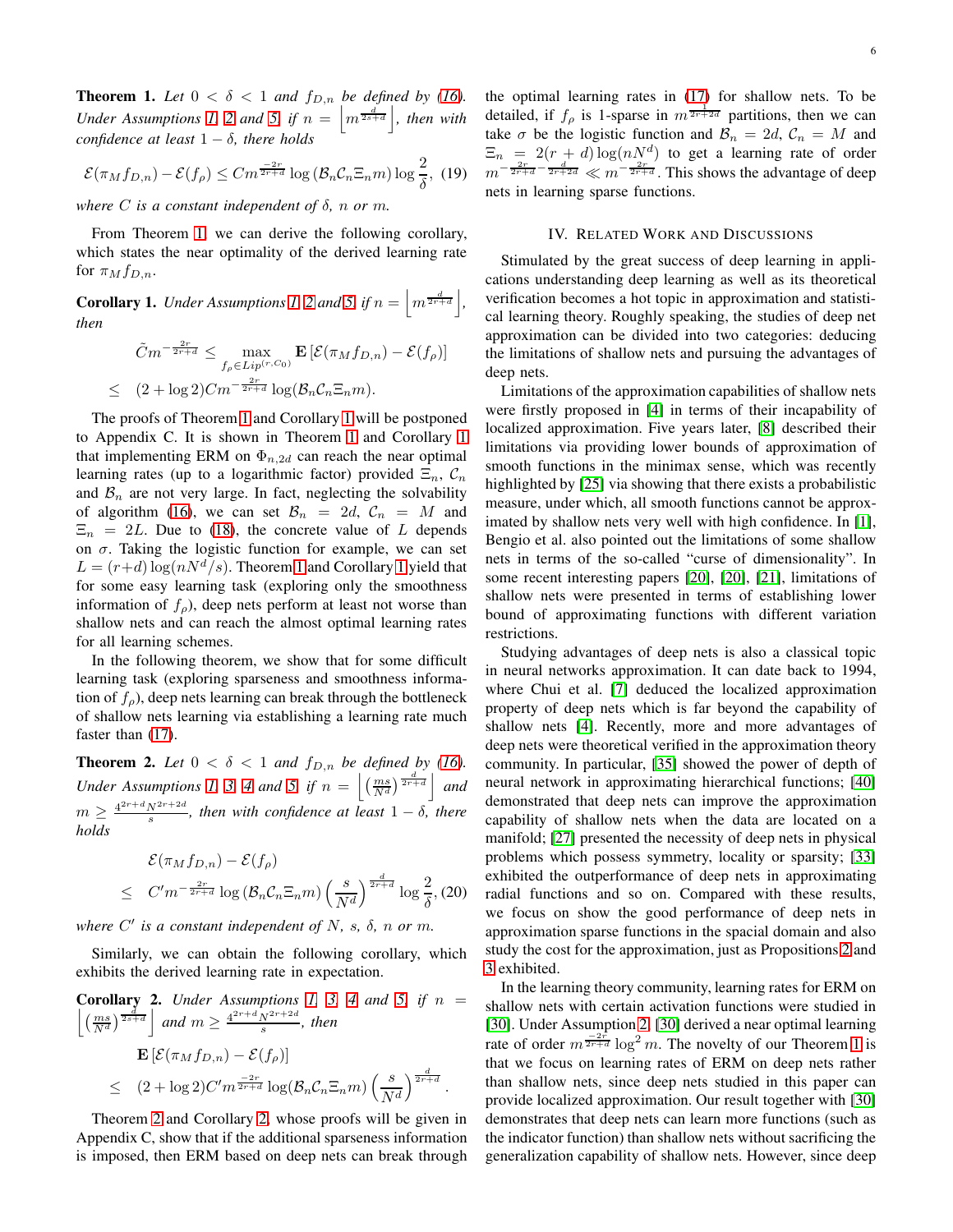nets possess the sparse approximation property, it is stated in Theorem [2](#page-5-3) that if additional a-priori information is given, then deep nets can breakthrough the optimal learning rate for shallow nets, showing the power of depth in neural networks learning. Learning rates for shallow nets equipped with a socalled complexity penalization strategy were presented in [\[14,](#page-13-22) Chapter 16]. However, only variance estimate rather than the learning rate were established in [\[14\]](#page-13-22). More importantly, their algorithms and network architectures are different from our paper.

In the recent work [\[24\]](#page-13-34), a neural network with two hidden layers was developed for the learning purpose and the optimal learning rates of order  $m^{\frac{-2r}{2r+d}}$  were presented. It should be noticed that the main idea of the construction in [\[24\]](#page-13-34) is the local average argument rather than any optimization strategy such as [\(16\)](#page-4-5). Furthermore, [\[24\]](#page-13-34)'s network architecture is a hybrid of feed-forward neural network (second hidden layer) and radial basis function networks (first hidden layer). The constructed network in the present paper is a standard deep net possessing the same network architectures in both hidden layers.

In our previous work [\[9\]](#page-12-4), we constructed a deep net with three hidden layers when X is in a  $d^* < d$  dimensional submanifold and provided a learning rate of order  $m^{-\frac{2r}{2r+d^*}}$ . The construction in [\[9\]](#page-12-4) were based on the local average argument [\[14\]](#page-13-22). The main difference between the present paper and [\[9\]](#page-12-4) is that we used the optimization strategy in determining the parameters of deep nets rather than construct them directly. In particular, the main tool in this paper is a refined estimate for the covering number.

Another related work is [\[16\]](#page-13-25), which provided error analysis of a complexity regularization scheme whose hypothesis space is deep nets with two hidden layers proposed in [\[34\]](#page-13-35). They derived a learning rate of  $\mathcal{O}(m^{-2r/(2r+D)}(\log m)^{4r/(2r+d)})$ under Assumption [2,](#page-4-1) which is the same as the rate in Theorem [1](#page-5-1) up to a logarithmic factor. Neglecting the algorithmic factor, the main novelty of our work is that our analysis combines the expressivity (localized approximation) and generalization capability, while [\[16\]](#page-13-25)'s result concerns only the generalization capability. We refer the readers to [\[5\]](#page-12-8), [\[7\]](#page-12-2) for some advantages of localized approximation and sparse approximation in the spacial domain.

To finalize the discussion, we mention that the present paper only compares deep nets with two hidden layers with shallow nets and demonstrates the advantage of the former architecture from approximation learning theory viewpoints. As far as the optimal learning rate is concerned, to theoretically provide the power of depth, more restrictions on the regression function should be imposed. For example, shallow nets are capable of exploring the smoothness information [\[30\]](#page-13-23), deep nets with two hidden layers can tackle both sparseness and smoothness information (Theorem [2](#page-5-3) in this paper), and deep nets with more hidden layers succeed in handling sparseness information, smoothness information and manifold features of the input space (combining Theorem [2](#page-5-3) in this paper with Theorem 1 in [\[9\]](#page-12-4)). In a word, deep nets with more hidden layers can embody more information for the learning task. It is interesting to study the power of depth along such flavor and determine which information can (or cannot) be explored by deepening the networks.

## V. CONCLUSION

In this paper, we analyzed the expressivity and generalization of deep nets. Our results showed that without essentially enlarging the capacity of shallow nets, deep nets possess excellent expressive power in terms of providing localized approximation and sparse approximation. Consequently, we proved that for some difficult learning tasks (exploring both sparsity and smoothness), deep nets could break though the optimal learning rates established for shallow nets. All these results showed the power of depth from the learning theory viewpoint.

## APPENDIX A: PROOFS OF PROPOSITIONS [1](#page-1-2) AND [2](#page-2-0)

In this Appendix, we present the proofs of Propositions [1](#page-1-2) and [2.](#page-2-0) The basic idea of our proof was motivated by [\[7\]](#page-12-2) and the property [\(1\)](#page-1-1) of sigmoidal functions.

*Proof of Proposition [1:](#page-1-2)* When  $x \notin A_{n,j}$ , there exists an  $\ell_0$  such that  $|x^{(\ell_0)} - \xi_j^{(\ell_0)}| > \frac{1}{2n}$ . If  $x^{(\ell_0)} - \xi_j^{(\ell_0)} < -1/(2n)$ , then

$$
1/(2n) + x^{(\ell_0)} - \xi_j^{(\ell_0)} < 0.
$$

If  $x^{(\ell_0)} - \xi_j^{(\ell_0)} > 1/(2n)$ , then  $1/(2n) - x^{(\ell_0)} + \xi_j^{(\ell_0)} < 0.$ 

The above assertions together with the definition of  $\sigma_0$  yield

$$
\sum_{\ell=1}^d \sigma_0 \left[ \frac{1}{2n} + x^{(\ell)} - \xi_j^{(\ell)} \right] + \sum_{\ell=1}^d \sigma_0 \left[ \frac{1}{2n} - x^{(\ell)} + \xi_j^{(\ell)} \right] < 2d - 1.
$$

Thus,

$$
\sum_{\ell=1}^{d} \sigma_0 \left[ \frac{1}{2n} + x^{(\ell)} - \xi_j^{(\ell)} \right] + \sum_{\ell=1}^{d} \sigma_0 \left[ \frac{1}{2n} - x^{(\ell)} + \xi_j^{(\ell)} \right] - 2d + 1/2 < -1/2,
$$

which together with [\(1\)](#page-1-1) and [\(2\)](#page-1-0) yields

$$
|N_{n,\mathbf{j},K_{\varepsilon}}^{\ast}(x)|<\varepsilon.
$$

This finishes the proof of part (a). We turn to prove assertion (b) in Proposition [1.](#page-1-2) Since  $x \in A_{n,j}$ , for all  $1 \leq \ell \leq d$ , there holds  $|x^{(\ell)} - \xi_j^{(\ell)}|$  $|\xi^{(\ell)}| \leq \frac{1}{2n}$ . Thus, for all  $\xi \in A_{n,j}$ , there holds

$$
\frac{1}{2n} \pm (x^{(\ell)} - \xi_j^{(\ell)}) \ge 0.
$$

It follows from the definition of  $\sigma_0$  that

$$
\sum_{\ell=1}^d \sigma_0 \left[ \frac{1}{2n} + x^{(\ell)} - \xi_j^{(\ell)} \right] + \sum_{\ell=1}^d \sigma_0 \left[ \frac{1}{2n} - x^{(\ell)} + \xi_j^{(\ell)} \right] = 2d.
$$
  
That is

That is,

$$
\sum_{\ell=1}^{d} \sigma_0 \left[ \frac{1}{2n} + x^{(\ell)} - \xi_j^{(\ell)} \right] + \sum_{\ell=1}^{d} \sigma_0 \left[ \frac{1}{2n} - x^{(\ell)} + \xi_j^{(\ell)} \right] - 2d + 1/2 = 1/2.
$$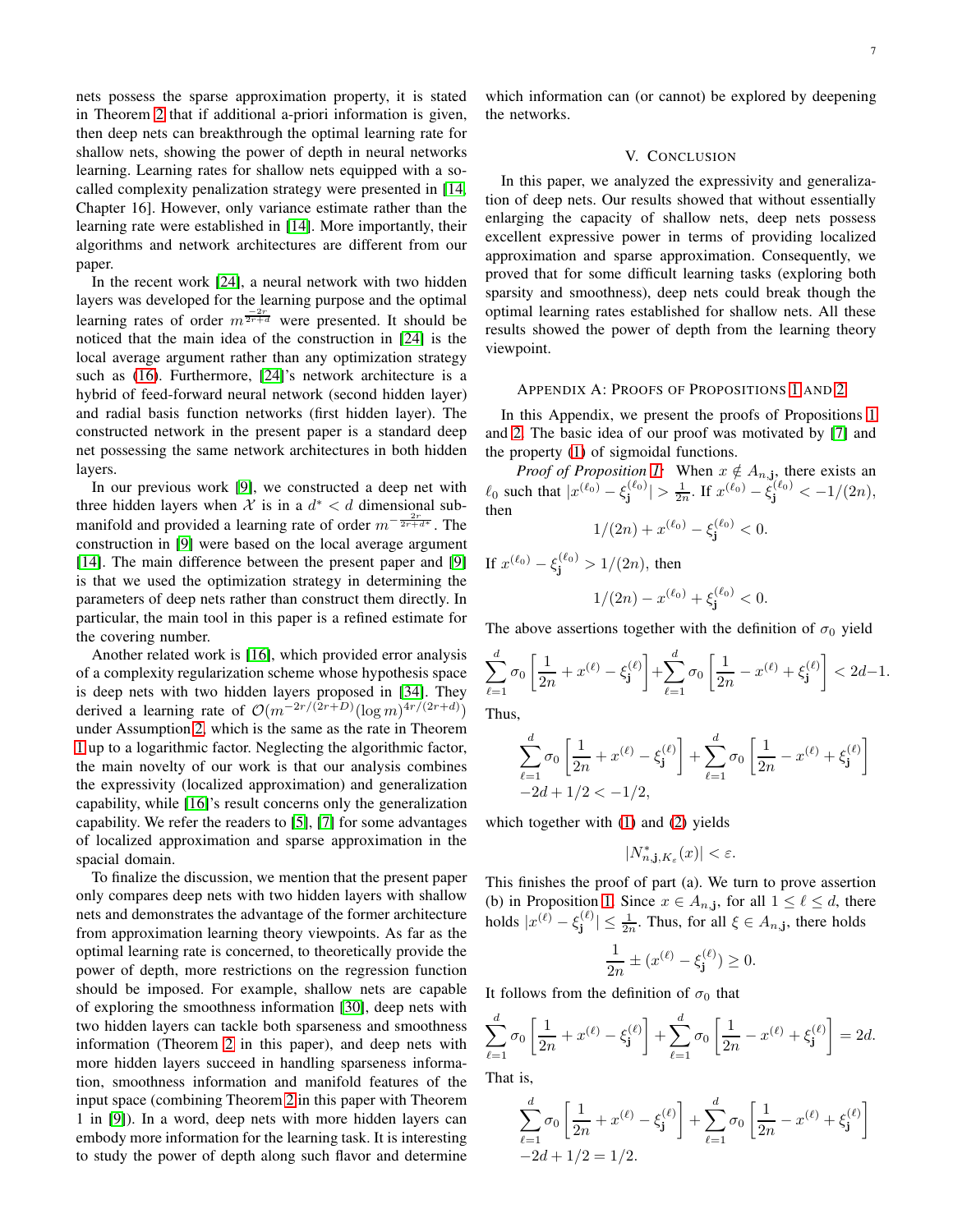**The Second Service** 

Hence, [\(1\)](#page-1-1) implies

$$
|N_{n,\mathbf{j},K_{\varepsilon}}^{\ast}(x)-1|<\varepsilon.
$$

Since  $\sigma$  is non-decreasing, we have  $N^*_{n, \mathbf{j}, K}(x) \leq 1$  for all  $x \in [0, 1]^d$  $x \in [0, 1]^d$  $x \in [0, 1]^d$ . The proof of Proposition 1 is finished.

*Proof of Proposition* [2:](#page-2-0) Since  $\mathbb{I}^d = \bigcup_{\mathbf{j} \in \mathbb{N}_n^d} A_{n,\mathbf{j}}$ , for each  $x \in \mathbb{I}^d$ , there exists a  $\mathbf{j}_x$  such that  $x \in A_{n,\mathbf{j}_x}$ . Here, if x lies on the boundary of some  $A_{n,j}$ , we denote by  $\mathbf{j}_x$  an arbitrary but fixed j satisfying  $A_{n,j} \ni x$ . Then, it follows from [\(5\)](#page-2-2) that

<span id="page-7-0"></span>
$$
f(x) - N_{n,\eta,K_{\varepsilon}}(x) = f(x) - f(\eta_{\mathbf{j}_x}) - \sum_{\mathbf{j}\neq\mathbf{j}_x} f(\eta_{\mathbf{j}})N_{n,\mathbf{j},K_{\varepsilon}}^*(x) + f(\eta_{\mathbf{j}_x})[1 - N_{n,\mathbf{j}_x,K_{\varepsilon}}^*(x)].
$$
 (21)

We get from [\(21\)](#page-7-0), [\(6\)](#page-2-1),  $x, \eta_{j_x} \in A_{n,j_x}$  and Proposition [1](#page-1-2) that

$$
|f(x) - N_{n,\eta,K_{\varepsilon}}(x)|
$$
  
\n
$$
\leq c_0 \|x - \eta_{\mathbf{j}_x}\|^r + (n^d - 1) \|f\|_{L^{\infty}(\mathbb{I}^d)} \varepsilon + \|f\|_{L^{\infty}(\mathbb{I}^d)} \varepsilon
$$
  
\n
$$
\leq 2^{r/2} c_0 n^{-r} + n^d \|f\|_{L^{\infty}(\mathbb{I}^d)} \varepsilon.
$$

This proves [\(8\)](#page-2-3). If  $x \notin \bigcup_{\mathbf{k} \in \Lambda_s} \overline{\Lambda_{\mathbf{k}}}$ , then  $A_{n,\mathbf{j}_x} \cap S = \emptyset$ . Thus, for arbitrary  $\eta_{j_x}$  satisfying  $\eta_{j_x} \in A_{n,j_x}$ , we have from  $f_{\rho} \in Lip^{(N,s,r,c_0)}$ , Proposition [1](#page-1-2) and [\(5\)](#page-2-2) that

$$
= \sum_{\mathbf{j}\neq\mathbf{j}_x} |N_{n,\eta,K_{\varepsilon}}(x)|
$$
  
\n
$$
= \sum_{\mathbf{j}\neq\mathbf{j}_x} f(\eta_{\mathbf{j}})N_{n,\mathbf{j},K_{\varepsilon}}^*(x) + f(\eta_{\mathbf{j}_x})N_{n,\mathbf{j}_x,K_{\varepsilon}}^*(x)
$$
  
\n
$$
\leq ||f||_{L^{\infty}(\mathbb{T}^d)} \sum_{\mathbf{j}\neq\mathbf{j}_x} N_{n,\mathbf{j},K_{\varepsilon}}^*(x) \leq ||f||_{L^{\infty}(\mathbb{T}^d)} n^d \varepsilon.
$$

This proves [\(9\)](#page-2-4) and completes the proof of Proposition [2.](#page-2-0)

### APPENDIX B: PROOFS OF PROPOSITION [3](#page-3-2)

The aim of this appendix is to prove Proposition [3.](#page-3-2) Our main idea is to decouple different hidden layers by using Assumption [1](#page-3-0) and the definition of the covering number. For this purpose, we need the following five lemmas. the first two can be found in [\[14,](#page-13-22) Lemma 16.3] and [\[14,](#page-13-22) Theorem 9.5], respectively. The third one can be easily deuced from [\[14,](#page-13-22) Lemma 9.2], [\[14,](#page-13-22) Theorem 9.4] with  $p = 1$  and the fact  $\mathcal{N}(\varepsilon, \mathcal{F}) \leq \mathcal{N}(\varepsilon, \mathcal{F}, L^1(\mathcal{X}))$ . The last two are well known, and we present their proofs for the sake of completeness.

<span id="page-7-3"></span>Lemma 1. *Let* F *be a family of real functions and let* h :  $\mathbb{R} \to \mathbb{R}$  be a fixed nondecreasing function. Define the class  $\mathcal{G} = \{h \circ f : f \in \mathcal{F}\}\$ . Then

$$
V_{\mathcal{G}^+}\leq V_{\mathcal{F}^+},
$$

*where*

$$
\mathcal{H}^+ := \left\{ \{ (z, t) \in \mathbb{R}^d \times \mathbb{R}; t \le h(z) \} : h \in \mathcal{H} \right\}
$$

*for some set of functions* H *and*  $V_U$  *denotes the VC dimension [\[14\]](#page-13-22)* of the set U over  $\mathcal{X}$ .

<span id="page-7-4"></span>Lemma 2. *Let* G *be an* r*-dimensional vector space of real functions on* R d , *and set*

$$
\mathcal{A} = \left\{ \{ z : g(z) \ge 0 \} : g \in \mathcal{G} \right\}.
$$

*Then*

 $V_A \leq r$ .

<span id="page-7-5"></span>**Lemma 3.** Let  $\mathcal{F}$  be a class of functions  $f : \mathbb{R}^d \to [0, M^*]$ *with*  $V_{\mathcal{F}^+} \geq 2$ *. Let*  $0 < \varepsilon < M^*/4$ *, we have* 

$$
\mathcal{N}(\varepsilon, \mathcal{F}) \leq 3 \left( \frac{2e M^*}{\varepsilon} \log \frac{3e M^*}{\varepsilon} \right)^{V_{\mathcal{F}}^+}.
$$

<span id="page-7-1"></span>Lemma 4. *Let* F *and* G *be two families of real functions. If*  $\mathcal{F} \oplus \mathcal{G}$  *denotes the set of functions*  $\{f + q : f \in \mathcal{F}, q \in \mathcal{G}\}\,$ *then for any*  $\varepsilon, \nu > 0$ *, we have* 

$$
\mathcal{N}(\varepsilon+\nu,\mathcal{F}\oplus\mathcal{G})\leq\mathcal{N}(\varepsilon,\mathcal{F})\mathcal{N}(\nu,\mathcal{G}).
$$

*Proof:* Let  $\{f_1, \ldots, f_N\}$  and  $\{g_1, \ldots, g_L\}$  be an  $\varepsilon$ -cover and a *ν*-cover of F and G, respectively. Then, for every  $f \in \mathcal{F}$ and  $g \in \mathcal{G}$ , there exist  $k \in \{1, ..., N\}$  and  $\ell \in \{1, ..., L\}$ such that

$$
||f - f_k||_{\infty} < \varepsilon, \qquad ||g - g_\ell||_{\infty} < \nu.
$$

Due to the triangle inequality, we have

$$
||f+g-f_k-g_\ell||_\infty \leq ||f-f_k||_\infty + ||g-g_\ell||_\infty \leq \varepsilon + \nu,
$$

which shows that  $\{f_k + g_\ell : 1 \leq k \leq N, 1 \leq \ell \leq L\}$  is an  $(\varepsilon + \nu)$ -cover of  $\mathcal{F} \oplus \mathcal{G}$ . The definition of covering number then yields

$$
\mathcal{N}(\varepsilon+\nu,\mathcal{F}\oplus\mathcal{G})\leq\mathcal{N}(\varepsilon,\mathcal{F})\mathcal{N}(\nu,\mathcal{G}).
$$

This finishes the proof of Lemma [4.](#page-7-1)

<span id="page-7-2"></span>Lemma 5. *Let* F *and* G *be two families of real functions uniformly bounded by*  $M_1$  *and*  $M_2$  *respectively. If*  $\mathcal{F} \odot \mathcal{G}$ *denotes the set of functions*  $\{f \cdot g : f \in \mathcal{F}, g \in \mathcal{G}\}\$ , then *for any*  $\varepsilon, \nu > 0$ *, we have* 

$$
\mathcal{N}(\varepsilon+\nu,\mathcal{F}\odot\mathcal{G})\leq\mathcal{N}(\varepsilon/M_2,\mathcal{F})\mathcal{N}(\nu/M_1,\mathcal{G}).
$$

*Proof:* Let  $\{f_1, \ldots, f_N\}$  and  $\{g_1, \ldots, g_L\}$  be an  $\varepsilon/M_2$ cover and a  $\nu/M_1$ -cover of F and G, respectively. Then, for every  $f \in \mathcal{F}$  and  $g \in \mathcal{G}$ , there exist  $k \in \{1, ..., N\}$  and  $\ell \in \{1, \ldots, L\}$  such that  $||f_k||_{\infty} \leq M_1$ ,  $||g_{\ell}||_{\infty} \leq M_2$ , and

$$
||f - f_k||_{\infty} < \varepsilon / M_2, \qquad ||g - g_\ell||_{\infty} < \nu / M_1.
$$

It then follows from the triangle inequality that

$$
||fg - f_kg_\ell||_\infty \le ||fg - fg_\ell||_\infty + ||fg_\ell - f_kg_\ell||_\infty
$$
  

$$
\leq M_1||g - g_\ell||_\infty + ||g_\ell|| ||f - f_k||_\infty \leq \nu + \varepsilon,
$$

which implies that  ${f_kg_\ell : 1 \leq k \leq N, 1 \leq \ell \leq L}$  is an  $(\varepsilon + \nu)$ -cover of  $\mathcal{F} \odot \mathcal{G}$ . This together with the definition of covering number finishes the proof of Lemma [5.](#page-7-2)

By the help of previous lemmas, we are in a position to prove Proposition [3.](#page-3-2)

*Proof of Proposition [3:](#page-3-2)* According to Lemma [4,](#page-7-1) we have

<span id="page-7-6"></span>
$$
\mathcal{N}(\varepsilon, \Phi_{n,2d}) \le \left(\max_{1 \le j \le n^d} \mathcal{N}(\varepsilon/n^d, \mathcal{G}_{1,j})\right)^{n^d},\qquad(22)
$$

where

$$
\mathcal{G}_{1,j} := \left\{ g_j \ : \ |c_j| \leq \mathcal{C}_n, |b_j| \leq \mathcal{B}_n, |\alpha_{j,\ell}|, \right.|\alpha'_{j,\ell}| \leq \Xi_n, \beta_{j,\ell}, \gamma_{j,\ell} \in \mathbb{R} \right\},\
$$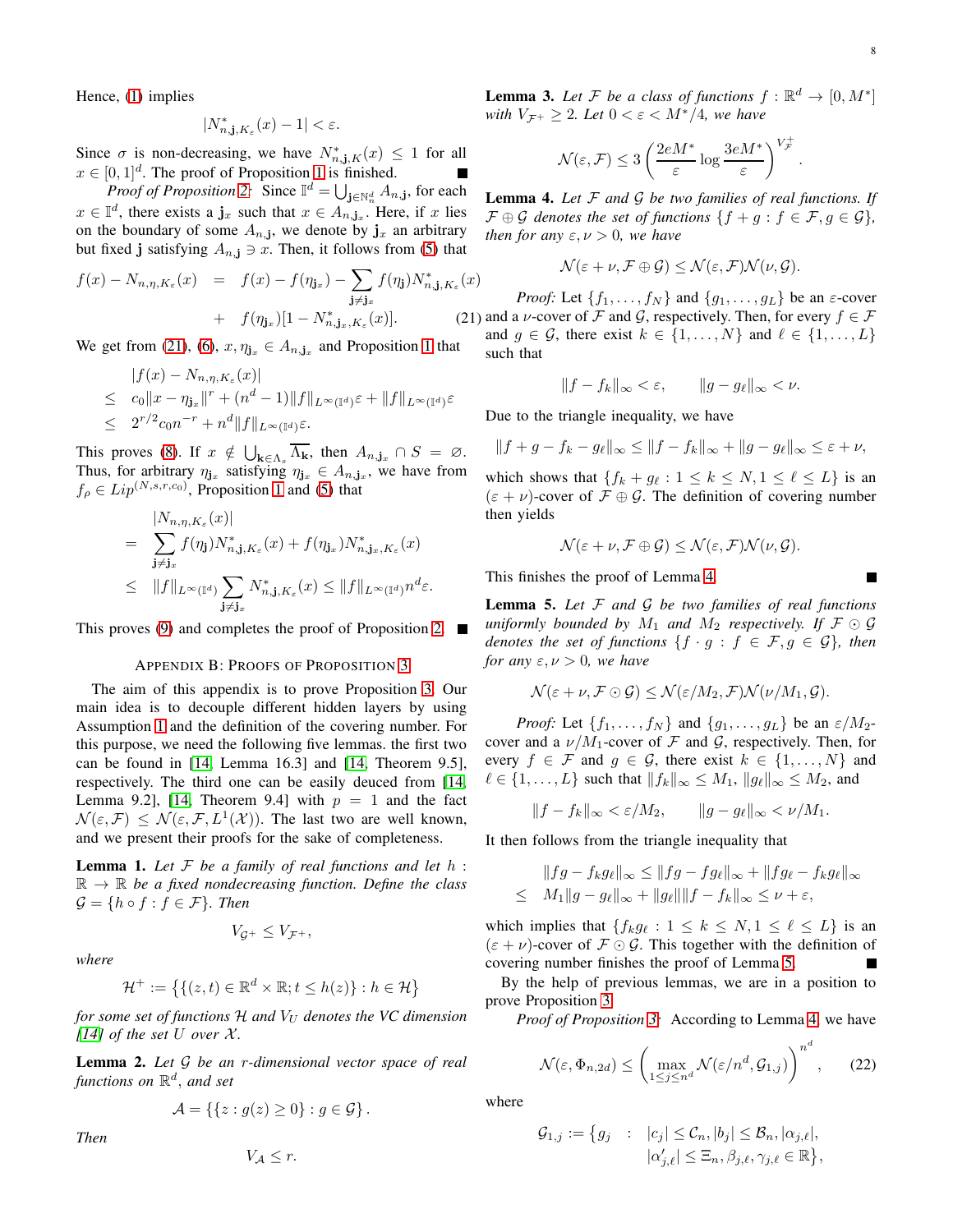and

$$
g_j(x) := c_j \sigma \left( \sum_{\ell=1}^d \alpha_{j,\ell} \sigma_0 \left( x^{(\ell)} + \beta_{j,\ell} \right) + \sum_{\ell=1}^d \alpha'_{j,\ell} \sigma_0 \left( x^{(\ell)} + \gamma_{j,\ell} \right) + b_j \right).
$$

Since  $|c_j| \leq C_n$  for all  $1 \leq j \leq n^d$  and  $||\sigma||_{\infty} \leq 1$ , we obtain from Lemma [5](#page-7-2) that for arbitrary  $1 \leq j \leq n^d$ , there holds

<span id="page-8-8"></span>
$$
\mathcal{N}(\varepsilon/n^d, \mathcal{G}_{1,j}) \le \mathcal{N}(\varepsilon/n^d, \{c_j : |c_j| \le \mathcal{C}_n\}) \mathcal{N}(\varepsilon/(\mathcal{C}_n n^d), \mathcal{G}_{2,j}),
$$
\n(23)

where

$$
\mathcal{G}_{2,j} := \left\{ h_j : |b_j| \leq \mathcal{B}_n, |\alpha_{j,\ell}|, |\alpha'_{j,\ell}| \leq \Xi_n, \beta_{j,\ell}, \gamma_{j,\ell} \in \mathbb{R} \right\},\
$$

and

$$
h_j(x) := \sigma \left( \sum_{\ell=1}^d \alpha_{j,\ell} \sigma_0 \left( x^{(\ell)} + \beta_{j,\ell} \right) + \sum_{\ell=1}^d \alpha'_{j,\ell} \sigma_0 \left( x^{(\ell)} + \gamma_{j,\ell} \right) + b_j \right).
$$

From the definition of the covering number, we can deduce

<span id="page-8-7"></span>
$$
\mathcal{N}(\varepsilon/n^d, \{c_j : |c_j| \le C_n\}) \le \frac{2C_n}{\varepsilon/n^d} = \frac{2C_n n^d}{\varepsilon}.
$$
 (24)

Due to [\(12\)](#page-3-4), we get

$$
\|\sigma(f_1(\cdot)) - \sigma(f_2(\cdot))\|_{\infty} \le C_{\sigma} \|f_1 - f_2\|_{\infty},
$$

which implies

<span id="page-8-6"></span>
$$
\mathcal{N}(\varepsilon/(C_n n^d), \mathcal{G}_{2,j}) \le \mathcal{N}(\varepsilon/(C_{\sigma} C_n n^d), \mathcal{G}_{3,j}),\qquad(25)
$$

where

$$
\mathcal{G}_{3,j} := \left\{ p_j : |b_j| \leq \mathcal{B}_n, |\alpha_{j,\ell}|, |\alpha'_{j,\ell}| \leq \Xi_n, \beta_{j,\ell}, \gamma_{j,\ell} \in \mathbb{R} \right\},\
$$

and

$$
p_j := \sum_{\ell=1}^d \alpha_{j,\ell} \sigma_0 \left( x^{(\ell)} + \beta_{j,\ell} \right) + \sum_{\ell=1}^d \alpha'_{j,\ell} \sigma_0 \left( x^{(\ell)} + \gamma_{j,\ell} \right) + b_j.
$$

Lemma [4](#page-7-1) then implies

<span id="page-8-5"></span>
$$
\mathcal{N}\left(\frac{\varepsilon}{C_{\sigma}C_{n}n^{d}}, \mathcal{G}_{3,j}\right)
$$
\n
$$
\leq \mathcal{N}\left(\frac{\varepsilon}{(2d+1)C_{\sigma}C_{n}n^{d}}, \{b_{j}:|b_{j}|\leq \mathcal{B}_{n}\}\right)
$$
\n
$$
\times \left[\max_{1\leq \ell\leq d} \mathcal{N}\left(\frac{\varepsilon}{(2d+1)C_{\sigma}C_{n}n^{d}}, \mathcal{G}_{4,j,\ell}\right)\right]^{d}
$$
\n
$$
\times \left[\max_{1\leq \ell\leq d} \mathcal{N}\left(\frac{\varepsilon}{(2d+1)C_{\sigma}C_{n}n^{d}}, \mathcal{G}_{4,j,\ell}'\right)\right]^{d}, \quad (26)
$$

where

$$
\mathcal{G}_{4,j,\ell} := \left\{ \alpha_{j,\ell} \sigma_0 \left( x^{(\ell)} + \beta_{j,\ell} \right) : |\alpha_{j,\ell}| \leq \Xi_n, \gamma_{j,\ell} \in \mathbb{R} \right\},\
$$

and

$$
\mathcal{G}_{4,j,\ell}' := \left\{ \alpha'_{j,\ell} \sigma_0 \left( x^{(\ell)} + \gamma_{j,\ell} \right) : |\alpha'_{j,\ell}| \leq \Xi_n, \beta_{j,\ell} \in \mathbb{R} \right\}.
$$

From the definition of the covering number again, we can deduce

<span id="page-8-4"></span>
$$
\mathcal{N}\left(\frac{\varepsilon}{(2d+1)C_{\sigma}C_{n}n^{d}},\{b_{j}:|b_{j}|\leq B_{n}\}\right)
$$
\n
$$
\leq \frac{2\mathcal{B}_{n}(2d+1)C_{\sigma}C_{n}n^{d}}{\varepsilon}.
$$
\n(27)

Furthermore, it follows from Lemma [5](#page-7-2) and  $|\alpha_{j,\ell}|, |\alpha_{j,\ell}'| \leq \Xi_n$ ,  $||\sigma_0||_{\infty}$  ≤ 1 that

<span id="page-8-2"></span>
$$
\mathcal{N}\left(\frac{\varepsilon}{(2d+1)C_{\sigma}C_{n}n^{d}}, \mathcal{G}_{4,j,\ell}\right) \leq \mathcal{N}\left(\frac{\varepsilon}{(2d+1)C_{\sigma}C_{n}n^{d}}, \{\alpha_{j,\ell}:|\alpha_{j,\ell}|\leq \Xi_{n}\}\right) \times \mathcal{N}\left(\frac{\varepsilon}{(2d+1)C_{n}C_{\sigma}n^{d}\Xi_{n}}, \mathcal{G}_{5,j,\ell}\right),
$$
\n(28)

and

<span id="page-8-3"></span>
$$
\mathcal{N}\left(\frac{\varepsilon}{(2d+1)C_{\sigma}C_{n}n^{d}}, \mathcal{G}'_{4,j,\ell}\right) \leq \mathcal{N}\left(\frac{\varepsilon}{(2d+1)C_{\sigma}C_{n}n^{d}}, \{\alpha_{j,\ell}:|\alpha_{j,\ell}|\leq \Xi_{n}\}\right) \times \mathcal{N}\left(\frac{\varepsilon}{(2d+1)C_{n}C_{\sigma}n^{d}\Xi_{n}}, \mathcal{G}'_{5,j,\ell}\right),
$$
\n(29)

where

$$
\mathcal{G}_{5,j,\ell} := \left\{ \sigma_0 \left( x^{(\ell)} + \beta_{j,\ell} \right) : \beta_{j,\ell} \in \mathbb{R} \right\},\
$$

and

$$
\mathcal{G}_{5,j,\ell}^{\prime} := \left\{ \sigma_0 \left( x^{(\ell)} + \gamma_{j,\ell} \right) : \gamma_{j,\ell} \in \mathbb{R} \right\}.
$$

Similarly, it is easy to see

<span id="page-8-1"></span>
$$
\mathcal{N}\left(\frac{\varepsilon}{(2d+1)C_{\sigma}C_{n}n^{d}\Xi_{n}}, \{\alpha_{j,\ell}:|\alpha_{j,\ell}|\leq \Xi_{n}\}\right)
$$
\n
$$
\leq \frac{2\Xi_{n}(2d+1)C_{\sigma}C_{n}n^{d}}{\varepsilon}.
$$
\n(30)

To bound the covering numbers of  $\mathcal{G}_{5,j,\ell}$  and  $\mathcal{G}'_{5,j,\ell}$ , we notice that  $\sigma_0$  is a non-decreasing function. Then, it follows from Lemma [1](#page-7-3) that  $V_{\mathcal{G}^+_{5,j,\ell}} \leq V_{\mathcal{G}^+_{6,j,\ell}}$ , where

$$
\mathcal{G}_{6,j,\ell} := \left\{ x^{(\ell)} + \beta_{j,\ell} : \beta_{j,\ell} \in \mathbb{R} \right\}.
$$

Noting  $\mathcal{G}_{6,j,\ell}$  is in a one-dimensional linear space, the definition of  $\mathcal{G}^+_{6,j,\ell}$  implies

$$
\mathcal{G}^+_{6,j,\ell} \subseteq \{ \{ (z,t) \in \mathbb{R} \times \mathbb{R} : \alpha t + g(z) \geq 0 \} : g \in \mathcal{G}_{6,j,\ell}, \alpha \in \mathbb{R} \}
$$

and thus  $\mathcal{G}^+_{6,j,\ell}$  is in a two-dimensional linear space. Therefore, it follows from Lemma [2](#page-7-4) that  $V_{\mathcal{G}^+_{6,j,\ell}} \leq 2$ , which implies  $V_{\mathcal{G}^+_{5,j,\ell}} \leq 2$ . Therefore, it follows from Lemma [3](#page-7-5) with  $M^* = 1$ that

<span id="page-8-0"></span>
$$
\mathcal{N}\left(\frac{\varepsilon}{(2d+1)\mathcal{C}_n C_{\sigma} n^d \Xi_n}, \mathcal{G}_{5,j,\ell}\right) \tag{31}
$$
\n
$$
\leq 3\left(\frac{2e(2d+1)\mathcal{C}_n C_{\sigma} n^d \Xi_n}{\varepsilon} \log \frac{3e(2d+1)\mathcal{C}_n C_{\sigma} n^d \Xi_n}{\varepsilon}\right)^2.
$$

ε

.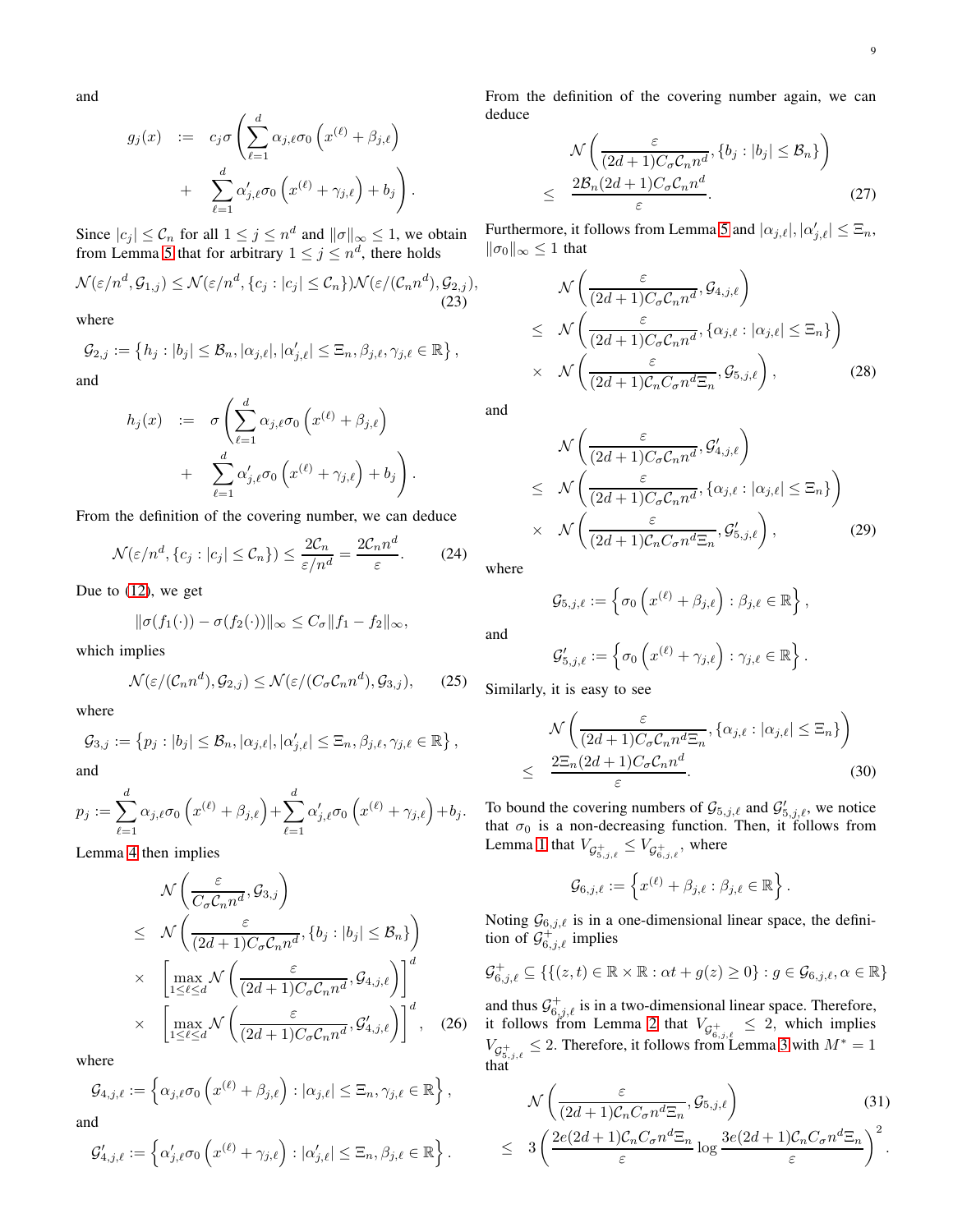The same method also yields

<span id="page-9-0"></span>
$$
\mathcal{N}\left(\frac{\varepsilon}{(2d+1)\mathcal{C}_n C_{\sigma} n^d \Xi_n}, \mathcal{G}'_{5,j,\ell}\right) \qquad (32)
$$
\n
$$
\leq 3\left(\frac{2e(2d+1)\mathcal{C}_n C_{\sigma} n^d \Xi_n}{\varepsilon} \log \frac{3e(2d+1)\mathcal{C}_n C_{\sigma} n^d \Xi_n}{\varepsilon}\right)^2.
$$

Plugging  $(31)$  and  $(30)$  into  $(28)$  and inserting  $(32)$  and  $(30)$ into [\(29\)](#page-8-3), we obtain

$$
\begin{split}\n&\mathcal{N}\left(\frac{\varepsilon}{(2d+1)C_{\sigma}C_{n}n^{d}},\mathcal{G}_{4,j,\ell}\right) \\
&\leq \frac{6\Xi_{n}(2d+1)C_{\sigma}C_{n}n^{d}}{\varepsilon} \\
&\times \left(\frac{2eC_{n}C_{\sigma}n^{d}\Xi_{n}}{\varepsilon}\log\frac{3e(2d+1)C_{n}C_{\sigma}n^{d}\Xi_{n}}{\varepsilon}\right)^{2} \\
&=\frac{24e^{2}(2d+1)^{3}C_{n}^{3}C_{\sigma}^{3}n^{3d}\Xi_{n}^{3}}{\varepsilon^{3}} \\
&\times \left(\log\frac{3e(2d+1)C_{n}C_{\sigma}n^{d}\Xi_{n}}{\varepsilon}\right)^{2}\n\end{split}
$$

and

$$
\mathcal{N}\left(\frac{\varepsilon}{(2d+1)C_{\sigma}C_{n}n^{d}}, \mathcal{G}'_{4,j,\ell}\right) \n\leq \frac{24e^{2}(2d+1)^{3}C_{n}^{3}C_{\sigma}^{3}n^{3d}\Xi_{n}^{3}}{\varepsilon^{3}} \times \left(\log \frac{3e(2d+1)C_{n}C_{\sigma}n^{d}\Xi_{n}}{\varepsilon}\right)^{2}.
$$

Inserting the above two estimates and  $(27)$  into  $(26)$ , we then get

$$
\mathcal{N}\left(\frac{\varepsilon}{C_{\sigma}C_{n}n^{d}}, \mathcal{G}_{3,j}\right) \leq \frac{2\mathcal{B}_{n}(2d+1)C_{\sigma}C_{n}n^{d}}{\varepsilon}
$$
\n
$$
\times \left[\frac{24e^{2}(2d+1)^{3}C_{n}^{3}C_{\sigma}^{3}n^{3d}\Xi_{n}^{3}}{\varepsilon^{3}}\right]
$$
\n
$$
\times \left(\log\frac{3e(2d+1)C_{n}C_{\sigma}n^{d}\Xi_{n}}{\varepsilon}\right)^{2}\right]^{2d}.
$$

This together with [\(25\)](#page-8-6), [\(24\)](#page-8-7) and [\(23\)](#page-8-8) yields

$$
\mathcal{N}\left(\frac{\varepsilon}{n^d}, \mathcal{G}_{1,j}\right) \le \left(\log \frac{3e(2d+1)\mathcal{C}_n C_{\sigma} n^d \Xi_n}{\varepsilon}\right)^{4d}
$$

$$
\frac{4\mathcal{B}_n (24e^2)^{2d} (2d+1)^{6d+1} \mathcal{C}_n^{6d+2} \Xi_n^{6d} C_{\sigma}^{6d+1} n^{6d^2+2d}}{\varepsilon^{6d+2}}
$$

Plugging the above inequality into [\(22\)](#page-7-6), we get

$$
\log \mathcal{N}(\varepsilon, \Phi_{n,2d}) \le 4dn^d \log \log \frac{3e(2d+1)\mathcal{C}_n C_{\sigma} n^d \Xi_n}{\varepsilon} + n^d \log \frac{4\mathcal{B}_n (24e^2)^{2d} (2d+1)^{6d} \mathcal{C}_n^{6d+2} \Xi_n^{6d} C_{\sigma}^{6d+1} n^{6d^2+2d}}{\varepsilon^{6d+2}}.
$$

This finishes the proof of Proposition [3.](#page-3-2)

# APPENDIX C: DERIVING LEARNING RATES

In this appendix, we aim at proving results in Section [III.](#page-4-0) Our main idea is motivated by the classical error decomposition strategy proposed [\[45\]](#page-13-36) that divides the generalization

error into the approximation error and sample error. The approximation error can be estimated by using Propositions [1](#page-1-2) and [2,](#page-2-0) while the sample error is estimated by using Proposition [3](#page-3-2) and some concentration inequality in statistics.

*A. Error decomposition*

Define

<span id="page-9-1"></span>
$$
N_{n,2d,L}(x) = \sum_{\mathbf{j} \in \mathbb{N}_n^d} f_{\rho}(\xi_{\mathbf{j}}) N_{n,\mathbf{j},L}^*(x) \tag{33}
$$

with L being defined by [\(18\)](#page-4-6). Since  $|y_i| \leq M$  almost surely, it follows from Assumption [5](#page-4-4) that  $N_{n,2d,L} \in \Phi_{n,2d}$ . The follow lemma presents the error decomposition for our analysis.

<span id="page-9-2"></span>**Lemma 6.** Let  $f_{D,n}$  and  $N_{n,2d,L}$  be defined by [\(16\)](#page-4-5) and [\(33\)](#page-9-1), *respectively. Then, we have*

$$
\mathcal{E}(\pi_M f_{D,n}) - \mathcal{E}(f_{\rho}) \le \mathcal{E}(N_{n,2d,L}) - \mathcal{E}(f_{\rho})
$$
  
+  $\mathcal{E}(\pi_M f_{D,n}) - \mathcal{E}_D(\pi_M f_{D,n})$   
+  $\mathcal{E}_D(N_{n,2d,L}) - \mathcal{E}(N_{n,2d,L}),$ 

*where*  $\mathcal{E}_D(f) = \frac{1}{m} \sum_{i=1}^m (f(x_i) - y_i)^2$ .

*Proof:* It is obvious that

$$
\mathcal{E}(\pi_M f_{D,n}) - \mathcal{E}(f_{\rho}) \leq \mathcal{E}(N_{n,2d,L}) - \mathcal{E}(f_{\rho})
$$
  
+ 
$$
\mathcal{E}(\pi_M f_{D,n}) - \mathcal{E}_D(\pi_M f_{D,n}) + \mathcal{E}_D(N_{n,2d,L})
$$
  
- 
$$
\mathcal{E}(N_{n,2d,L}) + \mathcal{E}_D(\pi_M f_{D,n}) - \mathcal{E}_D(N_{n,2d,L}).
$$

Due to the definition of  $\pi_M$ , it follows from [\(16\)](#page-4-5) and  $N_{n,2d,L} \in \Phi_{n,2d}$  that

$$
\mathcal{E}_D(\pi_M f_{D,n}) - \mathcal{E}_D(N_{n,2d,L}) \leq \mathcal{E}_D(f_{D,n}) - \mathcal{E}_D(N_{n,2d,L}) \leq 0.
$$

This finishes the proof of Lemma [6.](#page-9-2)

Setting  $\mathcal{D}_n := \mathcal{E}(N_{n,2d,L}) - \mathcal{E}(f_\rho), \mathcal{S}_1 := \mathcal{S}_{1,n,D} :=$  $\mathcal{E}_D(N_{n,2d,L})-\mathcal{E}(N_{n,2d,L})$  and  $\mathcal{S}_2:=\mathcal{S}_{2,n,D}:=\mathcal{E}(\pi_M f_{D,n}) \mathcal{E}_D(\pi_M f_{D,n})$ , we get from Lemma [6](#page-9-2) that

<span id="page-9-6"></span>
$$
\mathcal{E}(\pi_M f_{D,n}) - \mathcal{E}(f_\rho) \le \mathcal{D}_n + \mathcal{S}_1 + \mathcal{S}_2. \tag{34}
$$

# *B. Approximation error estimate*

The main tool to present the approximation error estimate is Proposition [2.](#page-2-0) Indeed, we can deduce the following tight bounds for  $\mathcal{D}_n$ .

<span id="page-9-5"></span>Proposition 4. *Under Assumptions [1,](#page-3-0) [2,](#page-4-1) [5,](#page-4-4) there holds*

<span id="page-9-3"></span>
$$
\mathcal{D}_n \le (2^r c_0^2 + M^2) n^{-2r}.
$$
 (35)

*Under Assumptions [1,](#page-3-0) [3,](#page-4-2) [4,](#page-4-3) [5,](#page-4-4) there holds*

<span id="page-9-4"></span>
$$
\mathcal{D}_n \le (c_1 2^{r+d} c_0^2 + (1+c_1) M^2) n^{-2r} \frac{s}{N^d}.
$$
 (36)

*Proof:* Due to [\(15\)](#page-4-8) and  $\|\cdot\|_{\rho} \leq \|\cdot\|_{L^{\infty}(\mathbb{I})^d}$ , we have

$$
\mathcal{D}_n = \|f_\rho - N_{n,2d,L}\|_{\rho}^2 \le \|f_\rho - N_{n,2d,L}\|_{L^\infty(\mathbb{I})^d}^2.
$$

Then, it follows from  $||f_\rho||_{L^\infty(\mathbb{I})^d} \leq M$ , [\(8\)](#page-2-3) with  $\eta =$  $\{\xi_{\mathbf{j}}\}_{\mathbf{j}\in\mathbb{N}_n^d}, K_{\varepsilon}=L \text{ and } \varepsilon=n^{-r-d} \text{ that}$ 

$$
\mathcal{D}_n \le (2^r c_0^2 + M^2) n^{-2r},
$$

which proves [\(35\)](#page-9-3).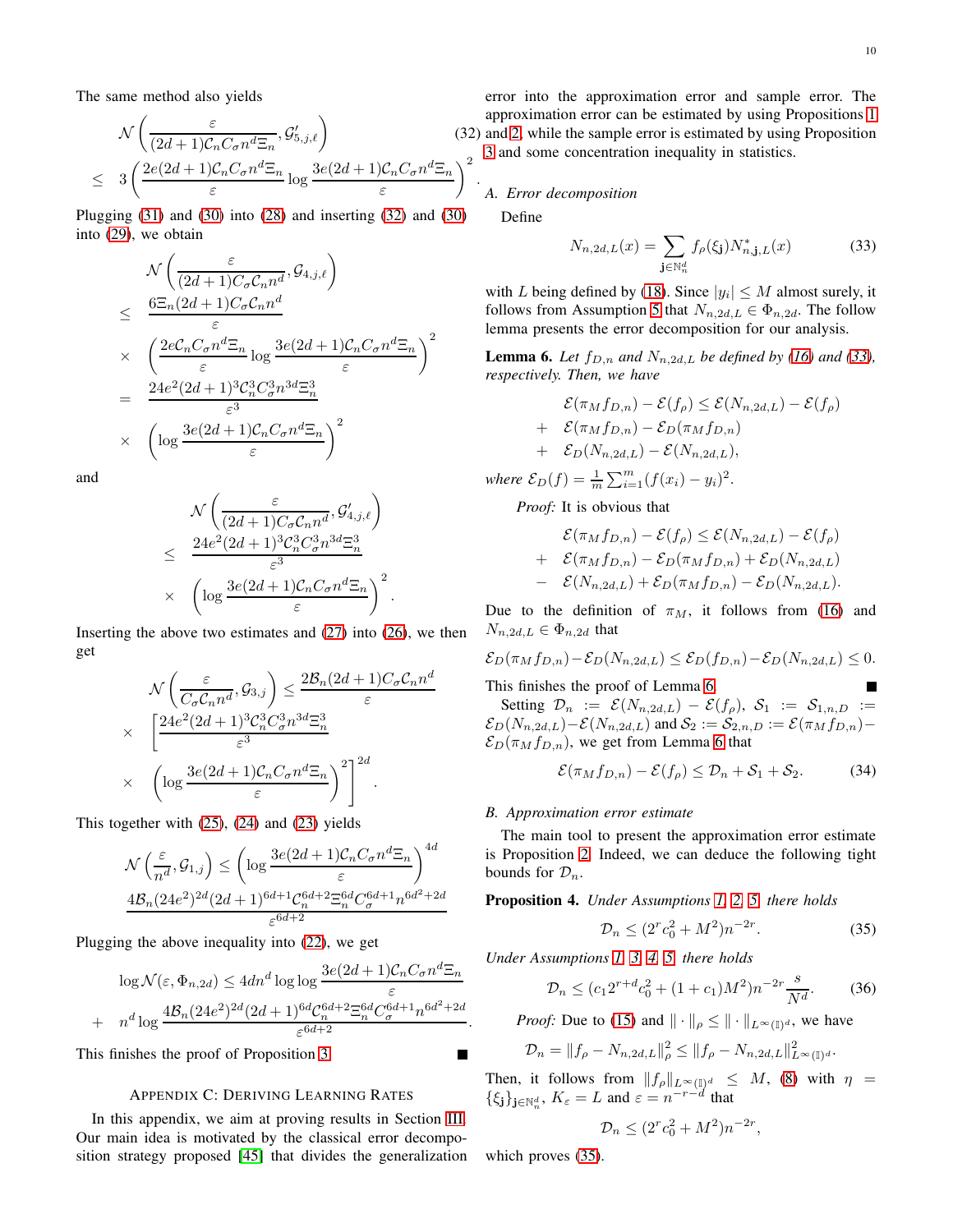Now, we turn to bound [\(36\)](#page-9-4). It is easy to check that

<span id="page-10-0"></span>
$$
\mathcal{D}_n = \int_{\mathcal{X}} |f_{\rho}(x) - N_{n,2d,L}(x)|^2 d\rho_X
$$
\n
$$
\leq \sum_{\mathbf{k} \in \Lambda_s} \sum_{\mathbf{j} \in \overline{\Lambda_{\mathbf{k}}}} \int_{A_{n,j}} |f_{\rho}(x) - N_{n,2d,L}(x)|^2 d\rho_X
$$
\n
$$
+ \sum_{\mathbf{k} \in \Lambda_s} \sum_{\mathbf{j} \notin \overline{\Lambda_{\mathbf{k}}}} \int_{A_{n,j}} |f_{\rho}(x) - N_{n,2d,L}(x)|^2 d\rho_X
$$
\n
$$
=: \mathcal{J}_1 + \mathcal{J}_2. \tag{37}
$$

From [\(10\)](#page-3-5) and [\(8\)](#page-2-3) Assumption [4](#page-4-3) and Assumption [5,](#page-4-4) we get

$$
\mathcal{J}_1 \leq (2^r c_0^2 + M^2) n^{-2r} \sum_{\mathbf{k} \in \Lambda_s} \sum_{\mathbf{j} \notin \overline{\Lambda}_{\mathbf{k}}} \int_{A_{n,\mathbf{j}}} d\rho_X
$$
  
 
$$
\leq c_1 (2^{r+d} c_0^2 + M^2) n^{-2r} \frac{s}{N^d}.
$$

Since  $n \geq 4N$ , we get from Assumption [4,](#page-4-3) Assumption [\(9\)](#page-2-4) with  $\varepsilon =$  that

$$
\mathcal{J}_2 \le M^2 n^{2d} \varepsilon^2 \le M^2 n^{-2r} \frac{s}{N^d}.
$$

Plugging the above two estimates into [\(37\)](#page-10-0), we get

$$
\mathcal{D}_n \le (c_1 2^{r+d} c_0^2 + (1+c_1)M^2) n^{-2r} \frac{s}{N^d}
$$

.

This completes the proof of Proposition [4.](#page-9-5)

## *C. Sample error estimate*

To bound  $S_1$ , we need the following two Lemmas. The first is the Bernstein inequality, which was proved in [\[41\]](#page-13-37).

<span id="page-10-3"></span>Lemma 7. *Let* ξ *be a random variable on a probability space*  $\mathcal Z$  with variance  $\sigma^2$  satisfying  $|\xi-\mathbf{E}\xi|\leq M_{\xi}$  for some constant  $M<sub>ξ</sub>$ *. Then for any* 0 < δ < 1*, with confidence* 1 − δ*, we have* 

$$
\frac{1}{m}\sum_{i=1}^{m}\xi(z_i)-\mathbf{E}\xi\leq \frac{2M_{\xi}\log\frac{1}{\delta}}{3m}+\sqrt{\frac{2\sigma^2\log\frac{1}{\delta}}{m}}.
$$

The second lemma presents a bound for the summation of  $N_{n,\mathbf{j},L}^*$ .

<span id="page-10-1"></span>**Lemma 8.** Let  $N^*_{n,j,L}$  be defined by [\(2\)](#page-1-0) with L satisfying [\(18\)](#page-4-6). *Under Assumption [1,](#page-3-0) there holds*

$$
\sum_{\mathbf{j}\in\mathbb{N}_n^d} |N_{n,\mathbf{j},L}^*(x)| \le 2^d + 1, \qquad \forall x \in [0,1]^d.
$$

*Proof:* Due to the definition of  $A_{n,j}$ , we have  $[0,1]^d$  =  $\bigcup_{\mathbf{j}\in\mathbb{N}_n^d} A_{n,\mathbf{j}}$ . Furthermore, it is easy to see that for arbitrary  $x \in [0, 1]^d$ , there are at most  $2^d$  j's denoted by  $\mathbf{j}_1, \ldots, \mathbf{j}_{2^d}$ such that  $x \in A_{n,j_k}, k = 1, \ldots, 2^d$ . Then it follows from Proposition [1](#page-1-2) that

$$
\sum_{\mathbf{j}\in\mathbb{N}_n^d} |N_{n,\mathbf{j},L}^*(x)| = \sum_{k=1}^{2^d} |N_{n,\mathbf{j}_k,L}^*(x)|
$$
  
+ 
$$
\sum_{\mathbf{j}\neq\mathbf{j}_1,\dots,\mathbf{j}_{2^d}} |N_{n,\mathbf{j},L}^*(x)| \le 2^d + n^d n^{-s-d} \le 2^d + 1.
$$

This finishes the proof of Lemmas [8.](#page-10-1)

By the help of the above lemma, we obtain the following Proposition [5.](#page-10-2)

<span id="page-10-2"></span>**Proposition 5.** For any  $0 < \delta < 1$ , with confidence  $1 - \frac{\delta}{2}$ ,

$$
\mathcal{S}_1 \leq \frac{7M^2(2^d+4)^2\log\frac{2}{\delta}}{3m} + \frac{1}{2}\mathcal{D}_n.
$$

*Proof:* Let the random variable  $\xi$  on  $\mathcal Z$  be defined by

$$
\xi(z) = (y - N_{n,2d,L}(x))^2 - (y - f_{\rho}(x))^2 \quad z = (x, y) \in \mathcal{Z}.
$$

Since  $|f_{\rho}(x)| \leq M$  almost everywhere, it follows from Lemma [8](#page-10-1) that

$$
|\xi(z)| = |(f_{\rho}(x) - N_{n,2d,L}(x))(2y - N_{n,2d}(x) - f_{\rho}(x))|
$$
  
\n
$$
\leq M^2(2^d + 2)(2^d + 4) \leq M_{\xi} := M^2(2^d + 4)^2
$$

and almost surely

$$
|\xi - \mathbf{E}\xi| \le 2M_{\xi}.
$$

Moreover, we have

$$
\mathbf{E}(\xi^2) \n= \int_Z (N_{n,2d,L}(x) + f_{\rho}(x) - 2y)^2 (N_{n,2d,L} - f_{\rho}(x))^2 d\rho \n\leq M_{\xi} ||f_{\rho} - N_{n,2d,L}||_{\rho}^2,
$$

which implies that the variance  $\sigma^2$  of  $\xi$  can be bounded as  $\sigma^2 \leq \mathbf{E}(\xi^2) \leq M_\xi \mathcal{D}_n$ . Now applying Lemma [7,](#page-10-3) with confidence  $1 - \frac{\delta}{2}$ , we have

$$
\mathcal{S}_1 = \frac{1}{m} \sum_{i=1}^m \xi(z_i) - \mathbf{E}\xi \le \frac{4M_\xi \log \frac{2}{\delta}}{3m} + \sqrt{\frac{2M_\xi \mathcal{D}(n) \log \frac{2}{\delta}}{m}}
$$

$$
\le \frac{7M^2(2^d+4)^2 \log \frac{2}{\delta}}{3m} + \frac{1}{2}\mathcal{D}_n.
$$

This finishes the proof of Proposition [5.](#page-10-2)

To bound  $S_2$ , we need the following ratio probability inequality which is a standard result in learning theory [\[45\]](#page-13-36).

<span id="page-10-4"></span>Lemma 9. *Let* G *be a set of functions on* Z *such that, for some*  $c ≥ 0$ ,  $|g - \mathbf{E}(g)| ≤ B_0$  almost everywhere and  $\mathbf{E}(g^2) ≤ c\mathbf{E}(g)$ *for each*  $g \in \mathcal{G}$ *. Then, for every*  $\varepsilon > 0$ *,* 

$$
\mathbf{P}\left\{\sup_{f\in\mathcal{G}}\frac{\mathbf{E}(g) - \frac{1}{m}\sum_{i=1}^{m}g(z_i)}{\sqrt{\mathbf{E}(g) + \varepsilon}} \ge \sqrt{\varepsilon}\right\}
$$
  
 
$$
\le \mathcal{N}(\varepsilon, \mathcal{G})\exp\left\{-\frac{m\varepsilon}{2c + \frac{2B_0}{3}}\right\}.
$$

Using the above lemma and Proposition [3,](#page-3-2) we can deduce the following estimate for  $S_2$ .

<span id="page-10-5"></span>**Proposition 6.** *Let*  $0 < \delta < 1$ *. With confidence at least*  $1 - \frac{\delta}{2}$ *, there holds*

$$
\mathcal{S}_2 \le \frac{1}{2} [\mathcal{E}(\pi_M f_{D,n}) - \mathcal{E}(f_{\rho})] + m^{\frac{-2s}{2s+d}} 428(6d+2)M^2
$$
  
 
$$
\times \quad \log [192e^2(2d+1)MC_{\sigma} \mathcal{B}_n \mathcal{C}_n \Xi_n m] \log \frac{2}{\delta}.
$$

*Proof:* Set

$$
\mathcal{F}_n := \{ (\pi_M f(x) - y)^2 - (f_\rho(x) - y)^2 : f \in \Phi_{n, 2d} \}.
$$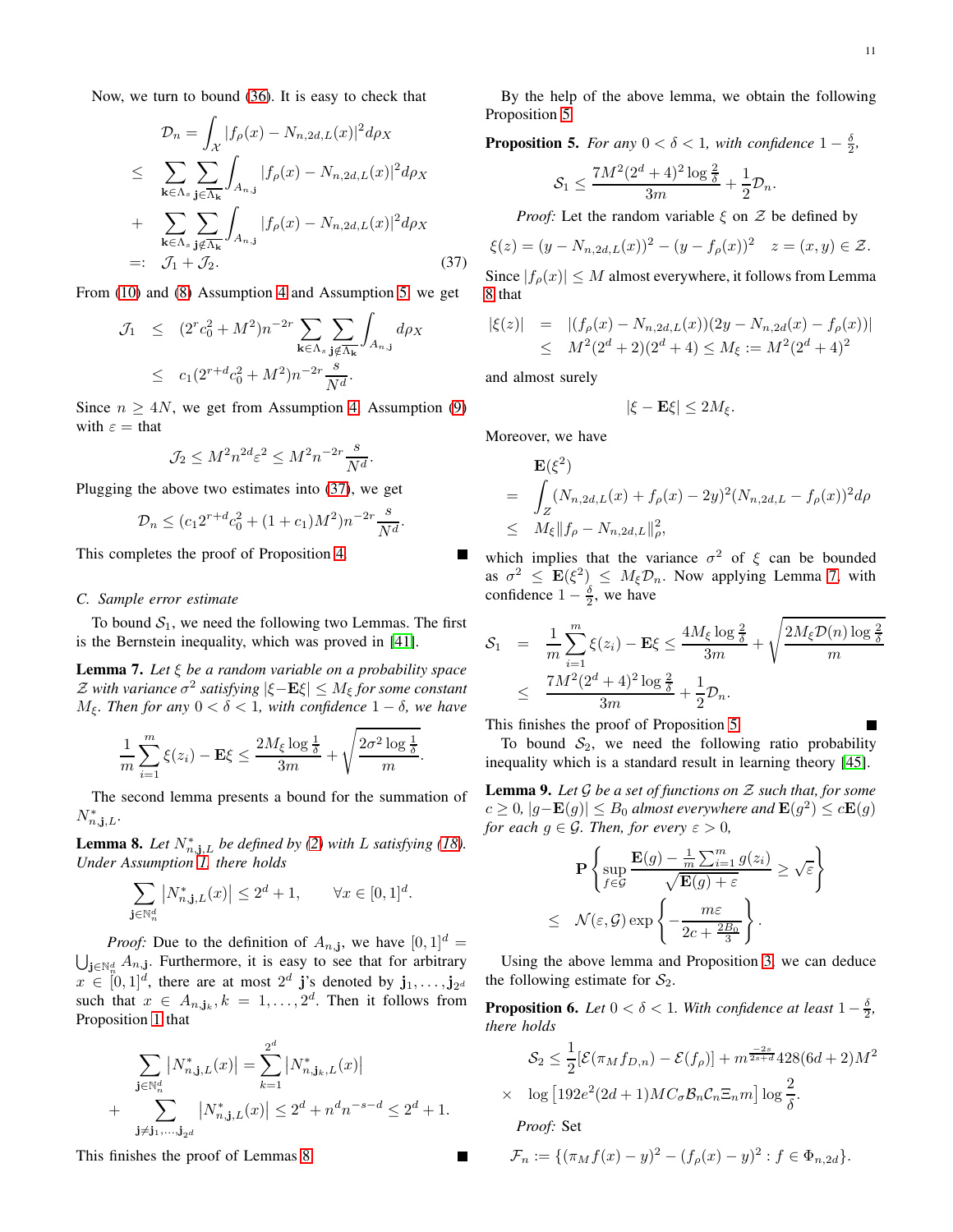) 2d  $6d+2$ 

Then for  $g \in \mathcal{F}_n$ , there exists  $f \in \Phi_{n,2d}$  such that  $g(z) =$  there holds  $(\pi_M f(x) - y)^2 - (f_\rho(x) - y)^2$ . Therefore,

$$
\mathbf{E}(g) = \mathcal{E}(\pi_M f) - \mathcal{E}(f_\rho) \ge 0,
$$

and

$$
\frac{1}{m}\sum_{i=1}^{m}g(z_i)=\mathcal{E}_D(\pi_Mf)-\mathcal{E}_D(f_\rho).
$$

Since  $|\pi_M f| \leq M$  and  $|f_{\rho}(x)| \leq M$  almost everywhere, we find that

$$
|g(z)| = |(\pi_M f(x) - f_\rho(x))((\pi_M f(x) - y) + (f_\rho(x) - y))| \le 8M^2
$$
 Define

which together with [\(15\)](#page-4-8) follows  $|g(z) - \mathbf{E}(g)| \leq 16M^2$ almost everywhere and

$$
\mathbf{E}(g^2) \le 16M^2 \|\pi_M f - f_\rho\|_{L^2_\rho}^2 = 16M^2 \mathbf{E}(g).
$$

Now we apply Lemma [9](#page-10-4) with  $B_0 = c = 16M^2$  to the set of functions  $\mathcal{F}_n$  and obtain that

<span id="page-11-0"></span>sup  $f \in \Phi_{n,2d}$  $\{\mathcal{E}(\pi_M f) - \mathcal{E}(f_\rho)\} - \{\mathcal{E}_D(\pi_M f) - \mathcal{E}_D(f_\rho)\}\$  $\frac{-\mathcal{E}(f_{\rho})\}-\{\mathcal{E}_{D}(\pi_{M}f)-\mathcal{E}_{D}(f_{\rho})\}}{\sqrt{\{\mathcal{E}(\pi_{M}f)-\mathcal{E}(f_{\rho})\}+\varepsilon}}\leq \sqrt{\varepsilon}$ (38) Choose  $\eta^*$  to be the positive solution to the equation

with confidence at least

$$
1 - \mathcal{N}(\varepsilon, \mathcal{F}_n) \exp\left\{-\frac{3m\varepsilon}{128M^2}\right\}.
$$

Observe that for  $g_1, g_2 \in \mathcal{F}_n$  there exist  $f_1, f_2 \in \Phi_{n,2d}$  such that

$$
g_j(z) = (\pi_M f_j(x) - y)^2 - (f_\rho(x) - y)^2, \ j = 1, 2.
$$

Then

$$
|g_1(z) - g_2(z)| = |(\pi_M f_1(x) - y)^2 - (\pi_M f_2(x) - y)^2|
$$
  
\n
$$
\leq 4M \|\pi_M f_1 - \pi_M f_2\|_{\infty} \leq 4M \|f_1 - f_2\|_{\infty}.
$$

We see that for any  $\varepsilon > 0$ , an  $\left(\frac{\varepsilon}{4M}\right)$ -covering of  $\Phi_{n,2d}$ provides an  $\varepsilon$ -covering of  $\mathcal{F}_n$ . Therefore

$$
\mathcal{N}(\varepsilon,\mathcal{F}_n)\leq \mathcal{N}\left(\frac{\varepsilon}{4M},\Phi_{n,2d}\right).
$$

Then the confidence is

$$
1 - \mathcal{N}(\varepsilon, \mathcal{F}_n) \exp\left\{-\frac{3m\varepsilon}{128M^2}\right\}
$$
  
\n
$$
\geq 1 - \mathcal{N}\left(\frac{\varepsilon}{4M}, \Phi_{n,2d}\right) \exp\left\{-\frac{3m\varepsilon}{128M^2}\right\}.
$$

According to Proposition [3,](#page-3-2) we have

$$
\log \mathcal{N}(\varepsilon/4M, \Phi_{n,2d})
$$
\n
$$
\leq 4dn^d \log \log \frac{12Me(2d+1)C_{\sigma}C_{n}n^d \Xi_n}{\varepsilon}
$$
\n
$$
+ (6d+2)n^d \log \left[\frac{M(4\mathcal{B}_n)^{\frac{1}{6d+2}}(24e^2)^{\frac{2d}{6d+2}}(2d+1)^{\frac{6d}{6d+2}}}{\varepsilon}\right]
$$
\n
$$
\times C_n \Xi_n^{\frac{6d}{6d+2}} C_{\sigma}^{\frac{6d+1}{6d+2}} n^d \right].
$$

Thus it follows from the above estimate and [\(38\)](#page-11-0) that, with confidence at least

<span id="page-11-1"></span>
$$
1 - \exp \left\{ 4dn^d \log \log \frac{12Me(2d+1)C_{\sigma}C_{n}n^d \Xi_n}{\varepsilon} \right\}
$$
  
- 
$$
\frac{3m\varepsilon}{128M^2} + (6d+2)n^d \log \left[ \frac{M(4B_n)^{\frac{1}{6d+2}} (24e^2)^{\frac{2d}{6d+2}}}{\varepsilon} \right]
$$
  
× 
$$
(2d+1)^{\frac{6d}{6d+2}} C_n \Xi_n^{\frac{6d}{6d+2}} C_n^{\frac{6d+1}{6d+2}} n^d \right\}
$$
 (39)

$$
\frac{\{\mathcal{E}(\pi_M f_{D,n}) - \mathcal{E}(f_{\rho})\} - \{\mathcal{E}_D(\pi_M f_{D,n}) - \mathcal{E}_D(f_{\rho})\}}{\sqrt{\{\mathcal{E}(\pi_M f_{D,n}) - \mathcal{E}(f_{\rho})\} + \varepsilon}}
$$
\n
$$
\leq \sup_{f \in \Phi_{n,2d}} \frac{\{\mathcal{E}(\pi_M f) - \mathcal{E}(f_{\rho})\} - \{\mathcal{E}_D(\pi_M f) - \mathcal{E}_D(f_{\rho})\}}{\sqrt{\{\mathcal{E}(\pi_M f) - \mathcal{E}(f_{\rho})\} + \varepsilon}}
$$
\n
$$
\leq \sqrt{\varepsilon}.
$$

That is,

−

<span id="page-11-2"></span>
$$
\mathcal{S}_2 \le \frac{1}{2} [\mathcal{E}(\pi_M f_{D,n}) - \mathcal{E}(f_\rho)] + \varepsilon. \tag{40}
$$

$$
h(\eta) := 4dn^d \log \log \frac{12Me(2d+1)C_{\sigma}C_n n^d \Xi_n}{\varepsilon}
$$

$$
-\frac{3m\varepsilon}{128M^2} + (6d+2)n^d \log \left[\frac{M(4\mathcal{B}_n)^{\frac{1}{6d+2}}(24e^2)}{\varepsilon}\right]
$$

$$
\times \quad (2d+1)^{\frac{6d}{6d+2}} \mathcal{C}_n \Xi_n^{\frac{6d}{6d+2}} C_{\sigma}^{\frac{6d+1}{6d+2}} n^d \big].
$$

$$
h(\eta) = \log \frac{\delta}{2}.
$$

The function  $h : \mathbb{R}_+ \to \mathbb{R}$  is strictly decreasing. Hence  $\eta^* \leq \eta$ if  $h(\eta) \leq h(\eta^*) = \log \frac{\delta}{2}$ . Let  $n = \left| m^{\frac{1}{2s+d}} \right|$ . For arbitrary  $\eta \geq m^{-2s/(2s+d)}$ , we have

$$
h(\eta) \le 4dm^{\frac{d}{2s+d}} \log \log [12Me(2d+1)C_{\sigma}C_{n}m\Xi_{n}]
$$
  
 
$$
-\frac{3m\eta}{128M^{2}} + m^{\frac{d}{2s+d}}(6d+2) \log
$$
  
\n
$$
\left[M(4\mathcal{B}_{n})^{\frac{1}{6d+2}}(24e^{2})^{\frac{2d}{6d+2}}(2d+1)^{\frac{6d}{6d+2}}C_{n}\Xi_{n}^{\frac{6d}{6d+2}}C_{\sigma}^{\frac{6d+1}{6d+2}}m\right].
$$

Take  $\eta_1$  to be a positive number satisfying

$$
\log \frac{\delta}{2} = 4dm^{\frac{d}{2s+d}} \log \log \left[ 12Me(2d+1)C_{\sigma}C_{n}m\Xi_{n} \right]
$$
  

$$
\frac{3m\eta}{128M^{2}} + m^{\frac{d}{2s+d}}(6d+2) \log \left[ M(4B_{n})^{\frac{1}{6d+2}} \right]
$$
  

$$
(24e^{2})^{\frac{2d}{6d+2}}(2d+1)^{\frac{6d}{6d+2}}C_{n}\Xi_{n}^{\frac{6d}{6d+2}}C_{\sigma}^{\frac{6d+1}{6d+2}}m \right].
$$

Then we have  $h(\eta_1) \leq h(\eta^*) = \log \frac{\delta}{2}$ , provided  $\eta_1 \geq$  $m^{-2s/(2r+s)}$ . Direct computation yields

$$
\eta_1 = \frac{512dM^2}{3} m^{\frac{-2s}{2r+s}} \log \log \left[ 12Me(2d+1)C_{\sigma}C_n m \Xi_n \right]
$$
  
+ 
$$
\frac{128M^2}{3m} \log \frac{2}{\delta} + \frac{128M^2}{3} m^{\frac{-2s}{2r+s}} (6d+2) \log \left[ M \right]
$$
  

$$
(4\mathcal{B}_n)^{\frac{1}{6d+2}} (24e^2)^{\frac{2d}{6d+2}} (2d+1)^{\frac{6d}{6d+2}} C_n \Xi_n^{\frac{6d}{6d+2}} C_{\sigma}^{\frac{6d+1}{6d+2}} m \right].
$$

It is obvious that  $\eta_1 \geq m^{-2s/(2s+d)}$ . Then we obtain

$$
\eta^* \le \eta_1 \le 43M^2m^{-1}\log\frac{2}{\delta} + m^{\frac{-2s}{2s+d}}214(6d+2)M^2
$$
  
 
$$
\times \log[192e^2(2d+1)MC_\sigma\mathcal{B}_n\mathcal{C}_n\Xi_n m].
$$

Hence, it follows from [\(39\)](#page-11-1) and [\(40\)](#page-11-2) that with confidence at least  $1 - \frac{\delta}{2}$ , there holds

$$
\mathcal{S}_2 \le \frac{1}{2} [\mathcal{E}(\pi_M f_{D,n}) - \mathcal{E}(f_{\rho})] + m^{\frac{-2s}{2s+d}} 428(6d+2)M^2
$$
  
 
$$
\times \quad \log [192e^2(2d+1)MC_{\sigma} \mathcal{B}_n \mathcal{C}_n \Xi_n m] \log \frac{2}{\delta}.
$$

Г

This finishes the proof of Proposition [6.](#page-10-5)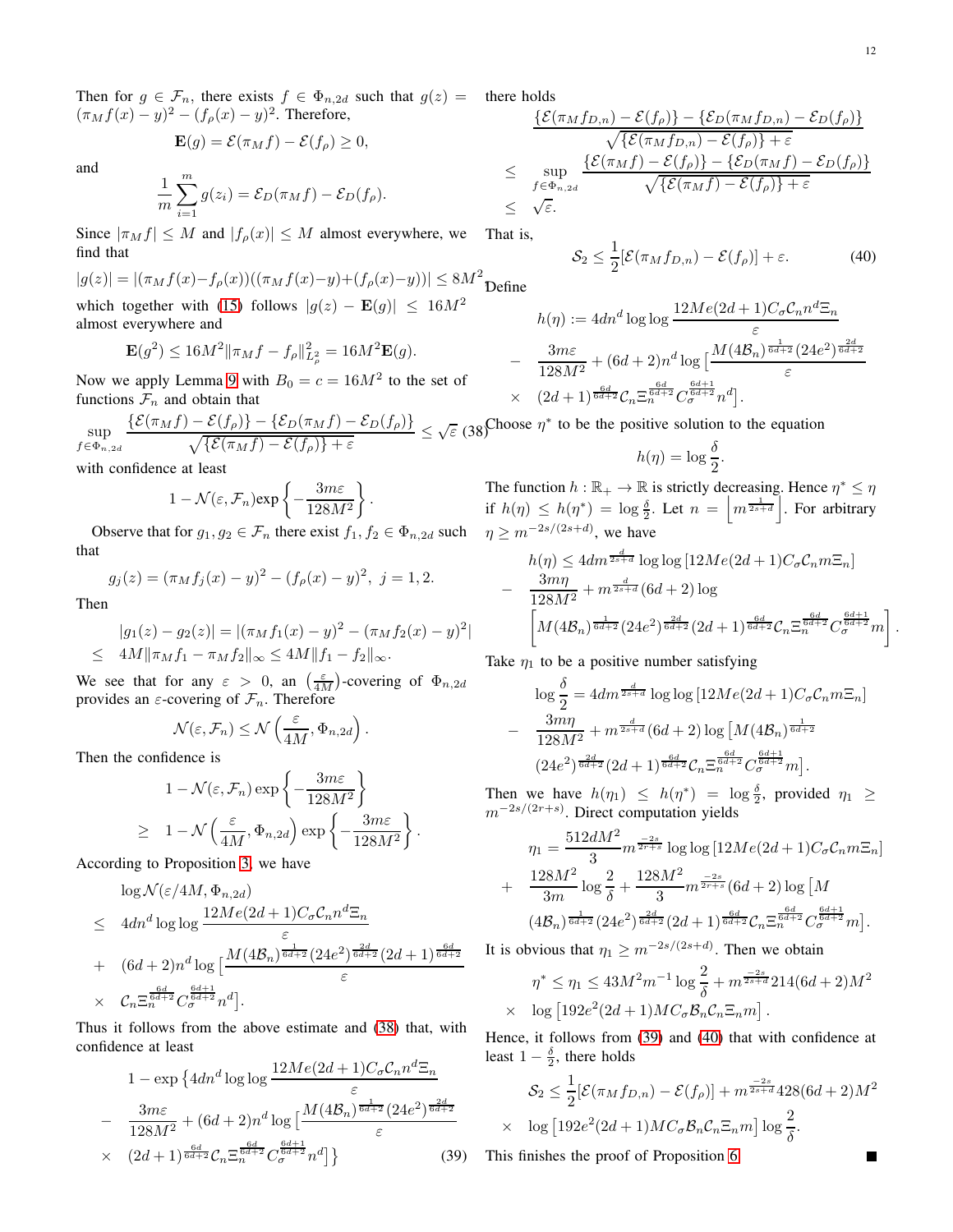#### *D. Learning rate analysis*

In this part, we prove results in Section [III](#page-4-0) by using the error decomposition, approximation error estimate and sample error estimate presented in the previous three subsections.

*Proof of Theorem [1:](#page-5-1)* Due to [\(34\)](#page-9-6) and Proposition [6,](#page-10-5) there exists a subset  $\mathcal{Z}_{\delta,1}^m$  of  $\mathcal{Z}^m$  with measure at least  $1-\delta/2$  such that for every  $D_m \in \mathcal{Z}_{1,\delta}^m$ , there holds

<span id="page-12-9"></span>
$$
\mathcal{E}(\pi_M f_{D,n}) - \mathcal{E}(f_\rho) \le 2\mathcal{D}_n + 2\mathcal{S}_1 + 856(6d+2)M^2
$$
  
 
$$
\times \quad \log\left[192e^2(2d+1)MC_\sigma\mathcal{B}_n\mathcal{C}_n\Xi_n m\right] m^{\frac{-2s}{2s+d}}\log\frac{2}{\delta}.
$$
(41)

Furthermore, it follows from Proposition [5](#page-10-2) that there exists a subset  $\mathcal{Z}_{\delta,2}^m$  of  $\mathcal{Z}^m$  with measure at least  $1-\delta/2$  such that for every  $D_m \in \mathcal{Z}^m_{2,\delta}$ , there holds

<span id="page-12-10"></span>
$$
2S_1 \le \frac{14M^2(2^d+4)^2\log\frac{2}{\delta}}{3m} + \mathcal{D}(n). \tag{42}
$$

Plugging the above estimate and [\(35\)](#page-9-3) into [\(41\)](#page-12-9), and noting  $n = \lfloor m^{1/(2s+d)} \rfloor$ , we have for every  $D_m \in \mathcal{Z}_{\delta,1}^m \cap \mathcal{Z}_{\delta,2}^m$ , there holds

$$
\mathcal{E}(\pi_M f_{D,n}) - \mathcal{E}(f_{\rho}) \le 2(2^r c_0^2 + M^2) n^{-2r} m^{-\frac{2r}{2r+d}}
$$
  
+ 
$$
\frac{14M^2(2^d + 4)^2 \log \frac{2}{\delta}}{3m} + 856(6d + 2) M^2 m^{\frac{-2r}{2r+d}} \log \frac{2}{\delta}
$$
  
× 
$$
\log [192e^2(2d+1)MC_{\sigma} \mathcal{B}_n \mathcal{C}_n \Xi_n m].
$$

Hence, with confidence at least  $1 - \delta$ , there holds

$$
\mathcal{E}(\pi_M f_{D,n}) - \mathcal{E}(f_{\rho}) \le C \log \left[\mathcal{B}_n \mathcal{C}_n \Xi_n m\right] m^{\frac{-2s}{2s+d}} \log \frac{2}{\delta},
$$

where

$$
C := 2(2^r c_0^2 + M^2) + \frac{14M^2(2^d + 4)^2}{3} + 856(12d + 4)M^2 \log(192e^2 C_{\sigma}).
$$

This finishes the proof of Theorem [1.](#page-5-1)

*Proof of Corollary [1:](#page-5-2)* From the confidence-based error bound [\(19\)](#page-5-4), we obtain that the nonnegative random variable  $\xi = \mathcal{E}(\pi_M f_{D,n}) - \mathcal{E}(f_\rho)$  satisfies

$$
\mathbf{P}\left[\xi > t\right] \leq 2\exp\left\{-C^{-1}tm^{\frac{2s}{2s+d}}\log^{-1}(\mathcal{B}_n\mathcal{C}_n\Xi_n m)\right\}
$$

for any  $t \geq C \log 2m^{\frac{-2s}{2s+d}} \log [\mathcal{B}_n C_n \Xi_n m]$ . Applying this bound to the formula

$$
\mathbf{E}[\xi] = \int_0^\infty \mathbf{P}[\xi > t] dt
$$

for nonnegative random variables, we obtain

$$
\mathbf{E}\left[\mathcal{E}(\pi_M f_{D,n}) - \mathcal{E}(f_{\rho})\right] \leq C m^{\frac{-2s}{2s+d}} \log \left[\mathcal{B}_n \mathcal{C}_n \Xi_n m\right] \log 2
$$
  
+2
$$
\int_0^\infty \exp \left\{-C^{-1}tm^{\frac{2s}{2s+d}} \log^{-1}(\mathcal{B}_n \mathcal{C}_n \Xi_n m)\right\} dt.
$$

By a change of variable, we see that the above integration equals

$$
Cm^{\frac{-2s}{2s+d}}\log(\mathcal{B}_nC_n\Xi_n\Lambda_n m)\int_0^\infty \exp\{-u\} du
$$
  
= 
$$
Cm^{\frac{-2s}{2s+d}}\log(\mathcal{B}_nC_n\Xi_n m).
$$

Hence

$$
\mathbf{E}\left[\mathcal{E}(\pi_M f_{D,n}) - \mathcal{E}(f_{\rho})\right] \le (2 + \log 2) C m^{\frac{-2s}{2s+d}} \log(\mathcal{B}_n C_n \Xi_n m).
$$

This together with [\(17\)](#page-4-7) completes the proof of Corollary [1.](#page-5-2)  $\blacksquare$ 

*Proof of Theorem [2:](#page-5-3)* Plugging [\(41\)](#page-12-9), [\(42\)](#page-12-10) and [\(36\)](#page-9-4) into [\(41\)](#page-12-9), and noting  $n = \left| \left( \frac{ms}{N^d} \right)^{\frac{d}{2r+d}} \right|$ , we have for every  $D_m \in$  $\mathcal{Z}_{\delta,1}^m \cap \mathcal{Z}_{\delta,2}^m$ , there holds

$$
\mathcal{E}(\pi_M f_{D,n}) - \mathcal{E}(f_{\rho})
$$
\n
$$
\leq 2(2^r c_0^2 + 2M^2)m^{-\frac{2r}{2r+d}} \left(\frac{s}{N^d}\right)^{\frac{d}{2r+d}}
$$
\n
$$
+ \frac{14M^2(2^d + 4)^2 \log \frac{2}{\delta}}{3m}
$$
\n
$$
+ 856(6d + 2)M^2m^{\frac{-2r}{2r+d}} \left(\frac{s}{N^d}\right)^{\frac{d}{2r+d}} \log \frac{2}{\delta}
$$
\n
$$
\times \log \left[192e^2(2d+1)MC_\sigma \mathcal{B}_n C_n \Xi_n m\right].
$$

Hence, with confidence at least  $1 - \delta$ , there holds

$$
\mathcal{E}(\pi_M f_{D,n}) - \mathcal{E}(f_{\rho})
$$
  
\n
$$
\leq C' \log [\mathcal{B}_n C_n \Xi_n m] m^{\frac{-2s}{2s+d}} \left(\frac{s}{N^d}\right)^{\frac{d}{2r+d}} \log \frac{2}{\delta},
$$

where

$$
C' := 2(c_1 2^r c_0^2 + (1 + c_1) M^2) + \frac{14 M^2 (2^d + 4)^2}{3}
$$
  
+ 856(12d + 4)M^2 log(192e<sup>2</sup>C<sub>σ</sub>).

This finishes the proof of Theorem [2.](#page-5-3)

*Proof of Corollary [2:](#page-5-5)* The bound can be deduced from the confidence-based error bound in Theorem [2](#page-5-3) by the same method as that in the proof of Corollary [1.](#page-5-2) Г

#### ACKNOWLEDGEMENT

The research was supported by the National Natural Science Foundation of China (Grant Nos. 61502342, 11771012). The author would like to thank two anonymous referees for their constructive suggestions. The author also would like to thank Professor Jinshan Zeng for his helpful suggestions in revising the paper.

#### **REFERENCES**

- <span id="page-12-7"></span>[1] Y. Bengio, O. Delalleau and N. L. Roux. " The curse of highly variable functions for local kenrel machines", Nips, 2006: 107-114.
- <span id="page-12-0"></span>[2] Y. Bengio. "Learning deep architectures for AI", Found. Trends Mach. Learn., vol. 2, pp. 1-127, 2009.
- <span id="page-12-1"></span>[3] M. Bianchini and F. Scarselli. "On the complexity of neural network classifiers: a comparison between shallow and deep architectures", IEEE. Trans. Neural Netw. & Learn. Sys., vol. 25, pp. 1553-1565, 2014.
- <span id="page-12-3"></span>[4] E. Blum and L. Li. "Approximation theory and neural networks", Neural Networks, vol. 4, pp. 511-515, 1991.
- <span id="page-12-8"></span>[5] L. Bottou and V. Vapnik. "Local learning algorithms", Neural Comput., vol. 4, pp. 888-900, 1992.
- <span id="page-12-5"></span>[6] G. Bradski and A. Kaehler. "Learning OpenCV: Computer vision with the OpenCV library", O'Reilly Media, Inc., 2008.
- <span id="page-12-2"></span>[7] C. K. Chui, X. Li and H. N. Mhaskar. "Neural networks for lozalized approximation", Math. Comput., vol. 63, pp. 607-623, 1994.
- <span id="page-12-6"></span>[8] C. K. Chui, X. Li and H. N. Mhaskar. "Limitations of the approximation capabilities of neural networks with one hidden layer", Adv. Comput. Math., vol. 5, pp. 233-243, 1996.
- <span id="page-12-4"></span>[9] C. K. Chui, S. B. Lin and D. X. Zhou. "Construction of neural networks for realization of localized deep learning", arXiv preprint arXiv: 1803.03503, 2018.